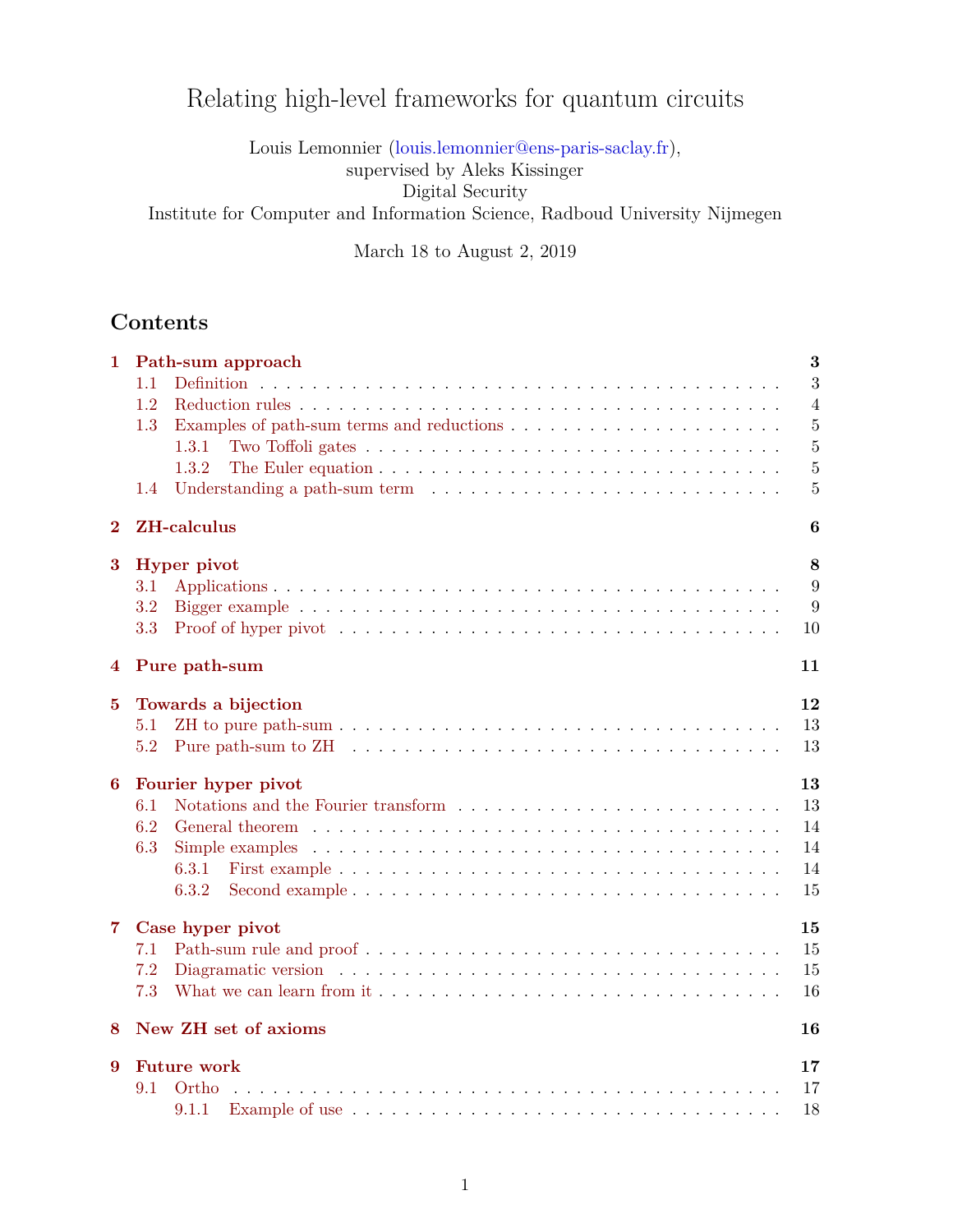# **Introduction**

Physics in the 20th century experienced a great number of breakthroughs, leading to the formation of one of the most well-known fundamental theories: quantum physics. In quantum physics, a studied system can be considered in a *superposition* of classical states at the same time – the final state being determined only with a *measurement*. This new way of thinking helped discover many new phenomena – especially in the world of extremely small particles. Those behaviors are well-known to be counter-intuitive and to be very different from what people can observe with a macroscopic point of view. Many results in quantum physics already have applications and benefit vastly different fields.

Quantum theory has also started influence computer science. Indeed, a *quantum bit* could be in both states 0 and 1 at the same time before a measurement. The possible operations on *qubits* – the short name for quantum bits – are settled by quantum physics. A quantum algorithm can be described as a sequence of operations on qubits.

Quantum circuits are build on the same idea as classical circuits: it is a sequence of gates applied on qubits. Some gates can only apply on one qubit, others can apply on several qubits. All those operations are described in Hilbert spaces. The two basis states of a qubit are *|*0*i* and *|*1*i* defined as follows: ]

$$
|0\rangle := \begin{bmatrix} 1 \\ 0 \end{bmatrix} \qquad |1\rangle := \begin{bmatrix} 0 \\ 1 \end{bmatrix}
$$

A qubit state is defined as a *superposition* of those two states, with  $\alpha$ ,  $\beta$  complex numbers:

$$
|\psi\rangle := \alpha |0\rangle + \beta |1\rangle
$$
, such that  $|\alpha|^2 + |\beta|^2 = 1$ 

To operate on several qubits, the state of a pair is calculated as the tensor product of the two qubits. We will note for example  $|00\rangle := |0\rangle \otimes |0\rangle$ . Importantly, it is not always possible to write a state of a pair of qubits as a tensor product of two states – this is what is called *entanglement*. The  $\dagger$  denotes the *adjoint*. The adjoint of the *ket* notation is the *bra* notation:  $\langle \psi | := | \psi \rangle^{\dagger}$ . An important set of gates are the following:

$$
\begin{aligned}\n\left[\begin{array}{c} -\boxed{H} - \end{array}\right] &:= \frac{1}{\sqrt{2}} \begin{bmatrix} 1 & 1 \\ 1 & -1 \end{bmatrix} \\
\left[\begin{array}{c} -\boxed{S} - \end{array}\right] &:= \begin{bmatrix} 1 & 0 \\ 0 & e^{\frac{i\pi}{2}} \end{bmatrix} \\
\left[\begin{array}{c} \begin{array}{c} 1 & 0 & 0 & 0 \\ 0 & 1 & 0 & 0 \\ 0 & 0 & 0 & 1 \\ 0 & 0 & 1 & 0 \end{array}\right]\n\end{aligned}
$$

With these gates, we can make all the Clifford unitaries, an important subset of all unitaries. Operations inside the Clifford group are known to be efficiently simulated by classical computers. Nevertheless, it is far from realizing every possible quantum operation. To do so, it is necessary to add the T-gate and to form the Clifford+T group:

$$
\llbracket -\boxed{T} - \rrbracket := \begin{bmatrix} 1 & 0 \\ 0 & e^{\frac{i\pi}{4}} \end{bmatrix}
$$

Clifford+T is not efficiently simulated by classical computation.

The *not* operation can be defined as follows:

$$
-\underline{X}\qquad = -\underline{H}\underline{S}\underline{S}\underline{H}\qquad -
$$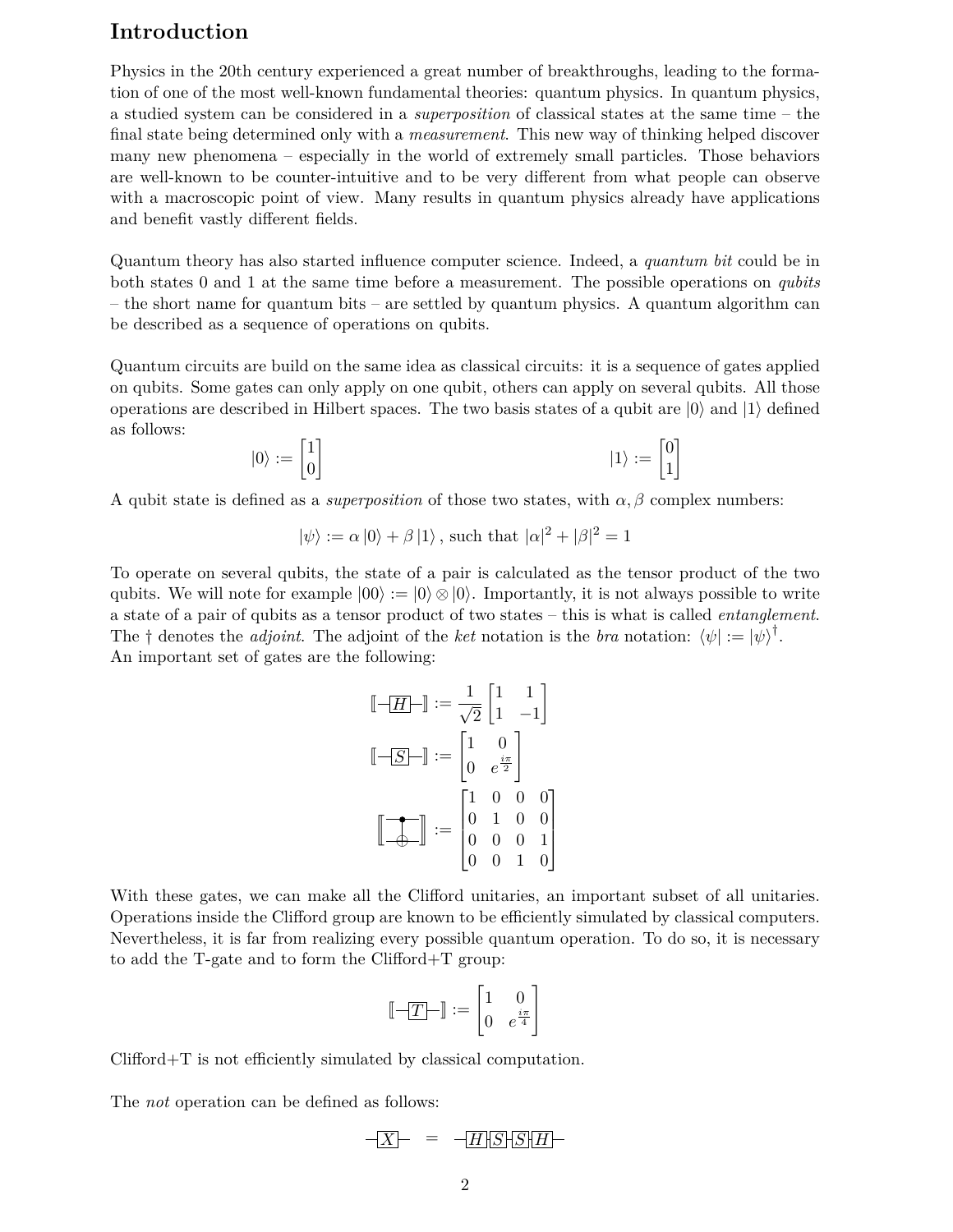The main focus will be the verification of quantum circuits: given two different quantum circuits, being able to affirm where they are equal or not. This can be done by computing the matrix semantics of both circuits, but the size of the matrices is exponential in the number of qubits. My work focuses then on two frameworks used to verify quantum circuits [\[9](#page-18-0), [1\]](#page-18-1) and which scale better than computing matrices of the circuits.

These two frameworks are path-sum  $\lbrack 2 \rbrack$  and ZH-calculus  $\lbrack 3 \rbrack$  – actually, it is ZX-calculus  $\lbrack 4 \rbrack$ that is used for verification for now, but ZX- and ZH-calculus work in the same way. They are respectively introducted in Sections [1](#page-2-0) and [2.](#page-5-0) At first they seem very different from each other, but they are used for the same goal. Thus we will try here to show to what extend they are similar. The idea was also to look for strategy that can borrow to the other. Section [3](#page-7-0) is an example of picturing a path-sum law into ZH-calculus, unveiling an new graphical equation. Section [4](#page-10-0) builds an new path-sum formalism – *pure* path-sum – in order to describe a bijection between the latter and ZH-calculus in Section [5.](#page-11-0) Thanks to this bijection, the path-sum rules can be pictured in ZH-calculus as shown in Sections [6](#page-12-2) and [7.](#page-14-1) This helped reduce the number of axioms of ZH-calculus as proven in Section [8](#page-15-1). Finally Section [9](#page-16-0) reveals that ZH-calculus can also influence path-sum.

## <span id="page-2-0"></span>**1 Path-sum approach**

### <span id="page-2-1"></span>**1.1 Definition**

Path-sum has been introduced by Feynman as the path integral formulation of quantum mechanics. In quantum theory, there are several ways – or transformations – to go from one state to another. Feynman's idea is to describe the resulting state as a sum of every possible paths taken. The set of possibilities is continuous, that is why we talk about *path integral*. Since quantum gates are operators over a finite dimensional Hilbert space, the integral over all the paths is a discrete sum in computational frameworks.

To understand what comes, some notations must be introduced. B will be the Boolean set *{*0*,* 1*}*.  $\mathbb{B}^n$  is the set of vectors composed of *n* Boolean values.  $\mathbb{B}^n_*$  is the same set, but excluding the  $\frac{1}{\sqrt{2}}$  is the set of recession composed of 0s.  $\mathbb{D}_M$  – the positive dyadic rationals – is the set of numbers of the form  $\frac{a}{2^b}$  with *a, b* non-negative numbers.

We can describe a path-sum abstractly as a discrete set of *paths*  $S \subseteq \mathbb{B}^m$ , together with an amplitude function  $\phi$  and state transformation  $f$  representing the operator

$$
U: |\mathbf{x}\rangle \mapsto \sum_{\mathbf{y}\in S} \phi(\mathbf{x}, \mathbf{y}) |f(\mathbf{x}, \mathbf{y})\rangle.
$$

This general form does not hold any particular computational property, since *f* and *ϕ* might be represented in any way. Therefore, a fixed representation as given by Amy [[2](#page-18-2)] is necessary to make the manipulation of these terms possible.

**Definition 1.1** (path-sum)**.** An *n*-qubit *path-sum ξ* consists of

- an *input signature*  $|\mathbf{x} = x_1 x_2 \cdots x_n\rangle$  where each  $x_i$  is a (distinct) variable or Boolean constant,
- a *global* phase  $\alpha \in \mathbb{C}$ .
- a *phase polynomial*  $P \in \mathbb{D}_M[\mathbf{x}, \mathbf{y}]$  over input variables **x** and *path variables*  $\mathbf{y} = y_1y_2 \dots y_m$ , and
- an *output signature*  $|f(\mathbf{x}, \mathbf{y}) f_1(\mathbf{x}, \mathbf{y}) \cdots f_n(\mathbf{x}, \mathbf{y})\rangle$  where each  $f_i \in \mathbb{B}[\mathbf{x}, \mathbf{y}]$  is a Boolean polynomial.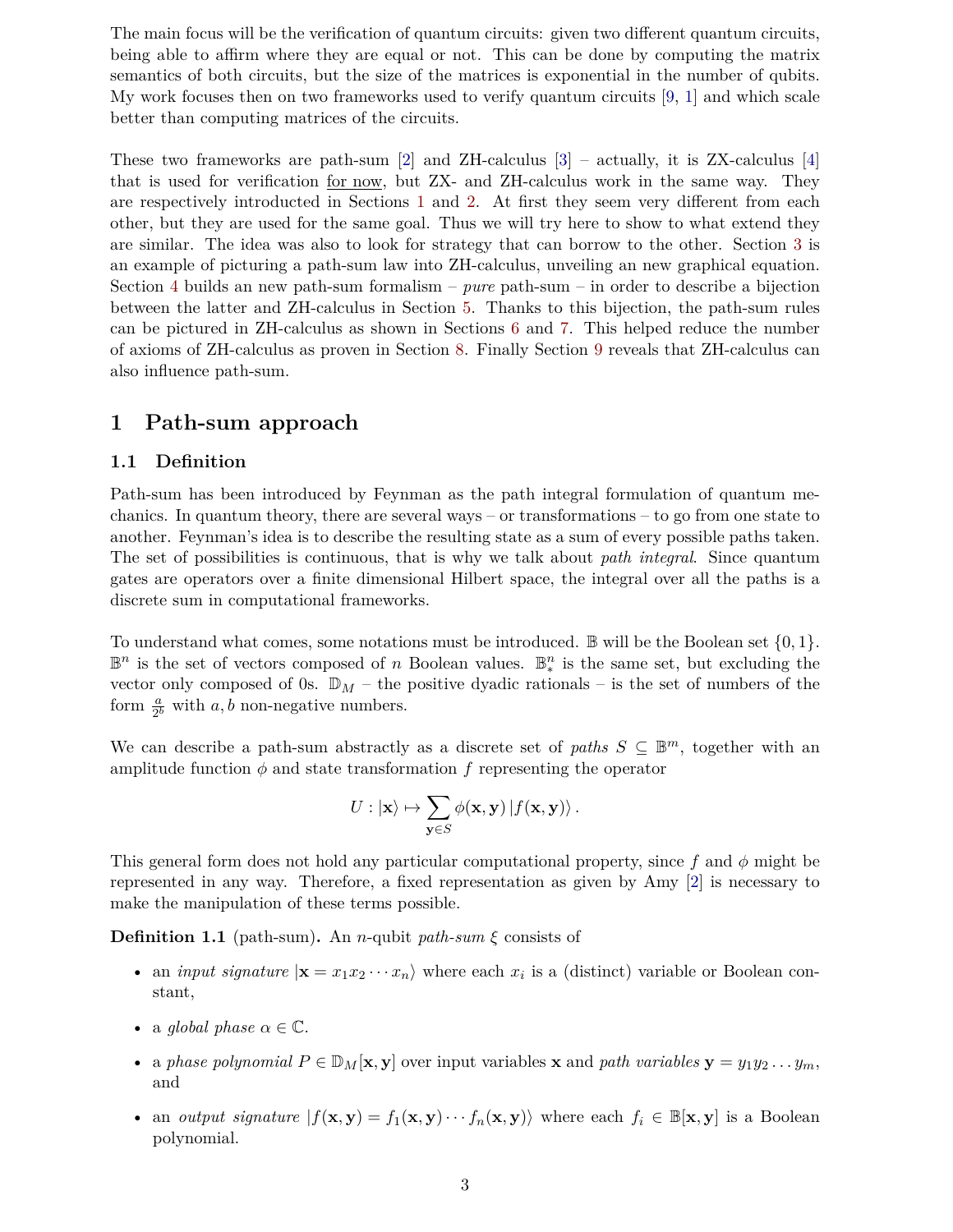The *associated operator* of a path-sum is the partial linear map  $U_{\xi}$  where

$$
U_{\xi}:|{\bf x}\rangle\mapsto \alpha\sum_{{\bf y}\in \mathbb{B}^m}e^{2\pi i P({\bf x},{\bf y})}\left|f({\bf x},{\bf y})\right\rangle.
$$

We say a path variable is *internal* if it does not appear in the output signature, as in the example of  $\text{Toffoli}_3$  below [\(1.2](#page-3-1)). Our presentation is inspired by descriptions of quantum operators in mathematical texts [\[11\]](#page-18-5), and as such we write a path-sum informally by the action of its associated operator. By an abuse of notation, we use  $|\mathbf{x}\rangle$  to refer to either an input signature or an arbitrary Boolean vector corresponding to an input signature.

<span id="page-3-1"></span>**Example 1.2.** Path-sum representations of common quantum gates and circuits are listed below:

$$
T: |x\rangle \mapsto e^{2\pi i \frac{x}{8}} |x\rangle
$$
  
\n
$$
H: |x\rangle \mapsto \frac{1}{\sqrt{2}} \sum_{y \in \mathbb{B}} e^{2\pi i \frac{xy}{2}} |y\rangle
$$
  
\nToffoli<sub>3</sub>:  $|x_1 x_2 x_3\rangle \mapsto \sum_{y_1, y_2} e^{2\pi i \frac{1}{2} (x_3 y_1 + x_1 x_2 y_1 + y_1 y_2)} |x_1 x_2 y_2\rangle$ 

Path-sum representations are not unique: Toffoli<sub>3</sub> can also be written  $|x_1x_2x_3\rangle \mapsto |x_1x_2(x_1x_2 \oplus x_3)\rangle$ . Thus we introduce a calculus to be able to go form complicated path-sums to simpler ones.

#### <span id="page-3-0"></span>**1.2 Reduction rules**

Figure [1](#page-3-2) gives the rules of our calculus, presented as algebraic rewrite rules on exponential sums for convenience and applied to path-sums in the obvious way. We write  $\xi \longrightarrow \xi'$  to denote that *ξ* reduces to *ξ ′* , and denote by *−→<sup>∗</sup>* the transitive closure of *−→*. For all rules, *y*<sup>0</sup> is an internal path variable, the polynomials *Q* are Boolean-valued and whenever  $y_i \leftarrow Q$ ,  $y_i$  does not appear in *Q*. For the [Case] rule, both  $y_i$  and  $y_j$  are internal.

Before introducing the reduction rules, we define the *lifting* of a Boolean polynomial *P*, written *P*.

$$
\overline{\mathbf{x}^{\alpha}} = \mathbf{x}^{\alpha},
$$
  

$$
\overline{P \oplus Q} = \overline{P} + \overline{Q} - 2\overline{PQ},
$$

where  $\mathbf{x}^{\alpha} = x_1^{\alpha_1} x_2^{\alpha_2} \cdots x_n^{\alpha_n}$  for  $\alpha \in \mathbb{B}^n$  is a multi-index.

<span id="page-3-2"></span>
$$
\alpha \sum_{y_0 \in \mathbb{B}} \sum_{\mathbf{y} \in \mathbb{B}^m} e^{2\pi i \left(\frac{1}{4}y_0 + \frac{1}{2}y_0 Q(\mathbf{x}, \mathbf{y}) + R(\mathbf{x}, \mathbf{y})\right)} |f(\mathbf{x}, \mathbf{y})\rangle \longrightarrow \sqrt{2}\alpha \sum_{y \in \mathbb{B}^m} e^{2\pi i \left(\frac{1}{8} - \frac{1}{4} \overline{Q}(\mathbf{x}, \mathbf{y}) + R(\mathbf{x}, \mathbf{y})\right)} |f(\mathbf{x}, \mathbf{y})\rangle
$$
 [ $\omega$ ]

$$
\alpha \sum_{y_0, y_1 \in \mathbb{B}} \sum_{\mathbf{y} \in \mathbb{B}^m} e^{2\pi i \left(\frac{1}{2}y_0(y_1 + Q(\mathbf{x}, \mathbf{y})) + R(\mathbf{x}, y_1, \mathbf{y})\right)} |f(\mathbf{x}, y_1, \mathbf{y})\rangle \longrightarrow 2\alpha \sum_{\mathbf{y} \in \mathbb{B}^m} e^{2\pi i \left(R[y_1 \leftarrow \overline{Q}]\right)(\mathbf{x}, y_1, \mathbf{y})} |(f[y_1 \leftarrow Q]) (\mathbf{x}, y_1, \mathbf{y})\rangle [\mathsf{HH}]
$$

$$
\frac{P(\mathbf{x}, \mathbf{y}) = \frac{1}{4} y_i x + \frac{1}{2} y_i (y_j + Q(\mathbf{x}, \mathbf{y})) + R(\mathbf{x}, \mathbf{y}) = \frac{1}{4} y_j (1 - x) + \frac{1}{2} y_j (y_i + Q'(\mathbf{x}, \mathbf{y})) + R'(\mathbf{x}, \mathbf{y})}{\alpha \sum_{\mathbf{y} \in \mathbb{B}^{m+2}} e^{2\pi i P(\mathbf{x}, \mathbf{y})} |f(\mathbf{x}, \mathbf{y})\rangle \longrightarrow 2\alpha \sum_{\mathbf{y} \in \mathbb{B}^m} e^{2\pi i ((1 - x)R[y_j \leftarrow \overline{Q}] + xR'[y_i \leftarrow \overline{Q}'])(\mathbf{x}, \mathbf{y})} |f(\mathbf{x}, \mathbf{y})\rangle
$$
\n[Case]

#### Figure 1: Path-sum reduction rules

The rules were developed [\[2\]](#page-18-2) by translating known circuit identities into path-sums, then minimizing the identities to obtain simple interference patterns which strictly reduce the number of path variables. The [HH] rule derives from the equality  $HH = I$ . The  $[\omega]$  rule arises from the identity  $(SH)^3 = e^{\frac{2\pi i}{8}}I$ , and the final rule [Case] is a specific case distinction needed to prove the 2-qubit Clifford+ $T$  identity  $\left(\mathrm{CNOT}(X\otimes T)\text{controlled-}H(X\otimes T^\dagger)\right)^2$  [[6](#page-18-6)].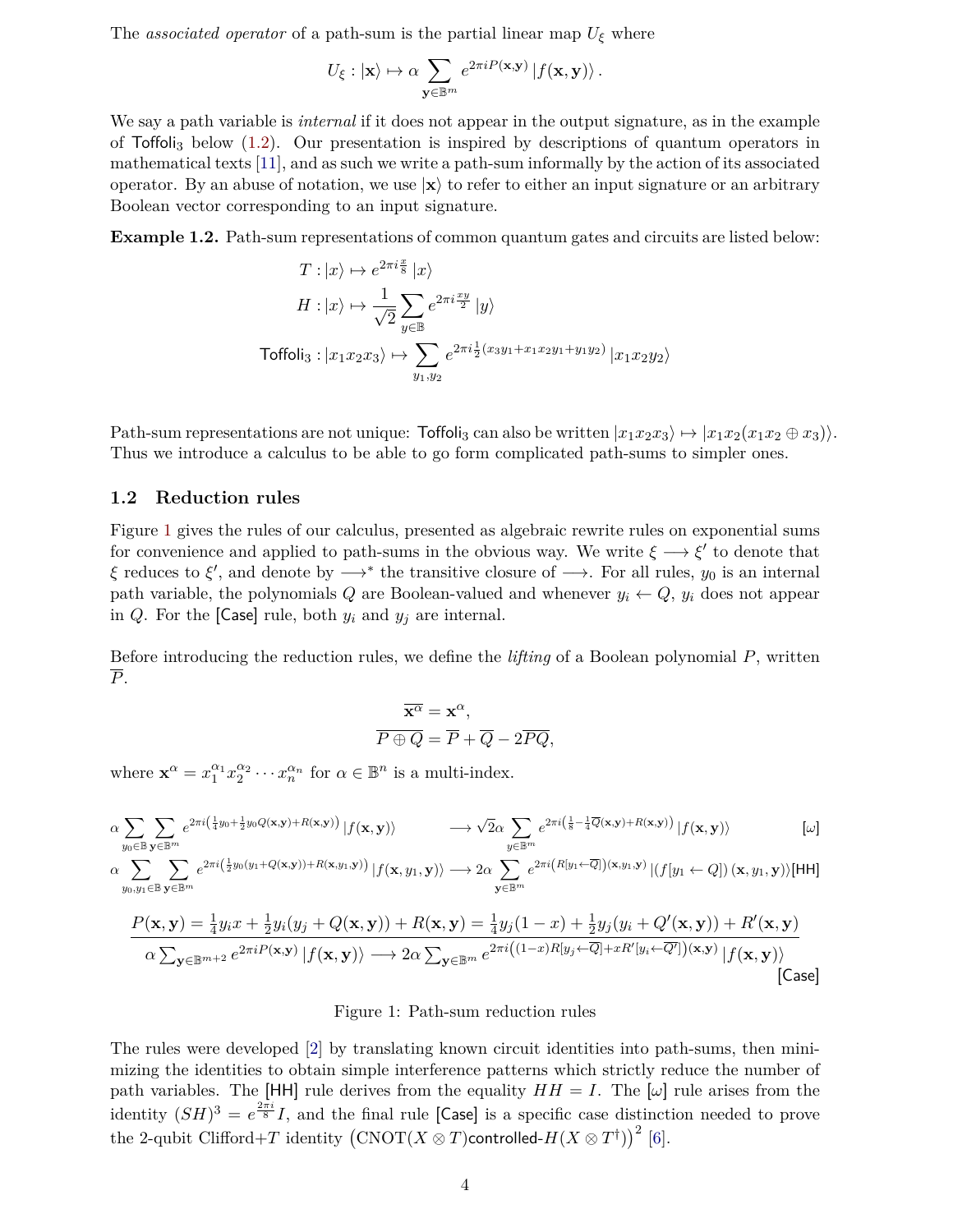**Proposition 1.3** (Correctness). If  $\xi \longrightarrow^* \xi''$ , then  $\xi \equiv \xi'$ .

The correctness of our rewrite system follows from direct calculation over symbolic exponential sums. Since the proof is not necessary to understand the other sections, it is left in appendix.

#### <span id="page-4-0"></span>**1.3 Examples of path-sum terms and reductions**

#### <span id="page-4-1"></span>**1.3.1 Two Toffoli gates**

It is a known fact that a circuit composed of two Toffoli gates that follow each other is equal to the identity. It is possible to prove it in path-sum.



This circuit corresponds to the following path-sum expression. The composition of path-sum is done as presented in the original paper [[2](#page-18-2)].

$$
|x_1x_2x_3\rangle \mapsto \frac{1}{2^2} \sum_{y_1, y_2, y_3, y_4 \in \mathbb{B}^4} e^{2\pi i \frac{1}{2}(x_3y_1 + x_1x_2y_1 + y_1y_2 + y_2y_3 + x_1x_2y_3 + y_3y_4)} |x_1x_2y_4\rangle
$$
  

$$
\mapsto \frac{1}{2} \sum_{y_1, y_4 \in \mathbb{B}^2} e^{2\pi i \frac{1}{2}(x_3y_1 + y_1y_4)} |x_1x_2y_2\rangle
$$
[HH]

$$
\mapsto |x_1x_2x_3\rangle \tag{HH}
$$

#### <span id="page-4-2"></span>**1.3.2 The Euler equation**

As before, what is called here *Euler equation* is a known circuit semantically equal to the identity up to a phase. This circuit is the following:

## $-S$   $H$   $S$   $H$   $S$   $H$

Which is written and reduced in path-sum:

$$
|x\rangle \mapsto \frac{1}{2\sqrt{2}} \sum_{y_1, y_2, y_3 \in \mathbb{B}^3} e^{2\pi i \left(\frac{1}{4}x + \frac{1}{2}xy_1 + \frac{1}{4}y_1 + \frac{1}{2}y_1y_2 + \frac{1}{4}y_2 + \frac{1}{2}y_2y_3\right)} |y_3\rangle
$$
  
\n
$$
\mapsto \frac{1}{2\sqrt{2}} \sum_{y_1, y_2, y_3 \in \mathbb{B}^3} e^{2\pi i \left(\frac{1}{4}y_1 + \frac{1}{2}y_1(y_2 + x) + \frac{1}{4}x + \frac{1}{4}y_2 + \frac{1}{2}y_2y_3\right)} |y_3\rangle
$$
  
\n
$$
\mapsto \frac{1}{2} e^{\pi i \frac{1}{4}} \sum_{y_2, y_3 \in \mathbb{B}^2} e^{2\pi i \left(-\frac{1}{4}x - \frac{1}{4}y_2 + \frac{2}{4}xy_2 + \frac{1}{4}x + \frac{1}{4}y_2 + \frac{1}{2}y_2y_3\right)} |y_3\rangle
$$
  $[\omega]$   
\n
$$
\mapsto \frac{1}{2} e^{\pi i \frac{1}{4}} \sum_{y_2, y_3 \in \mathbb{B}^2} e^{2\pi i \left(\frac{1}{2}xy_2 + \frac{1}{2}y_2y_3\right)} |y_3\rangle
$$
  $[\omega]$   
\n
$$
\mapsto e^{\pi i \frac{1}{4}} |x\rangle
$$
 [HH]

#### <span id="page-4-3"></span>**1.4 Understanding a path-sum term**

As one can notice above, the path-sum framework gives a straightforward strategy to prove that a circuit is equivalent or not to the identity in some cases. However, these terms reside now far from circuits and it is difficult to visualize what the reduction rules actually do, and particularly the rules involving variable replacement. For example, in [HH], this variable replacement emerges from the deletion of two central variables. As seen in the examples of path-sums above, *H* gates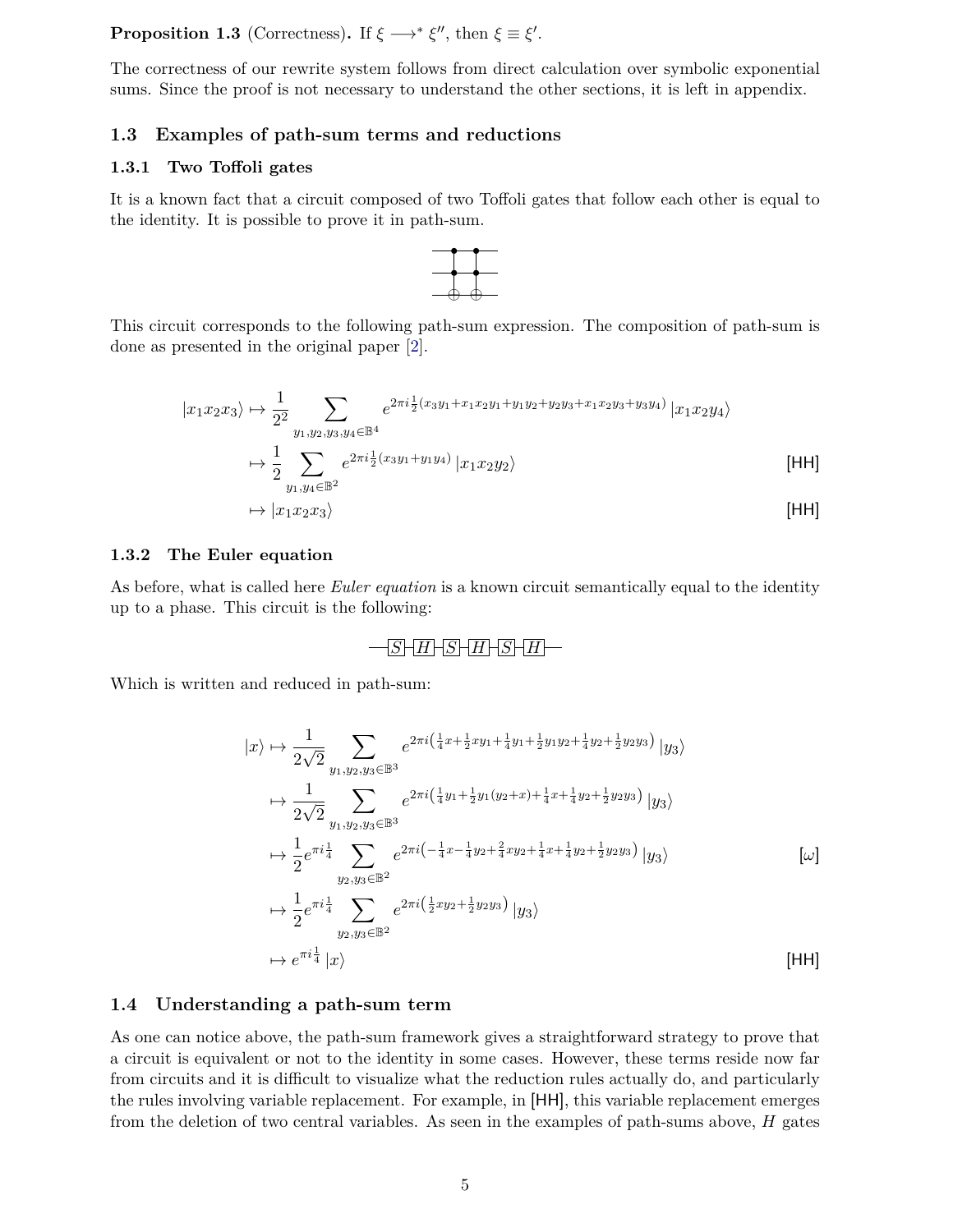introduce path variables – thus eliminating  $H$  gates is deleting path variables.

The naïve picture of what [HH] does is the following circuit:



which is reduced to this circuit:



But we will see that [HH] is more than this in a graphical framework – the ZH-calculus. The latter is introduced in the following. We can see that a graphical representation more expressive than circuits is necessary thanks to the examples above: in the middle of the reduction to the identity, it may be difficult – or impossible – to roll back to a circuit represensation of the path-sum.

## <span id="page-5-0"></span>**2 ZH-calculus**

The ZH-calculus is a diagrammatic language that represents linear maps between qubits as string diagrams. There are two generators of these diagrams: H-boxes, depicted as white boxes with a complex parameter *a*, and Z-spiders, depicted as white dots.

*. . . . . . n m* := *|*0 *. . .* 0*i h*0 *. . .* 0*|* + *|*1 *. . .* 1*i h*1 *. . .* 1*| . . . a . . . n m* := ∑*a i*1*...imj*1*...j<sup>n</sup> |j*<sup>1</sup> *. . . jni hi*<sup>1</sup> *. . . im|*

where in the right-hand equation, the sum runs over all  $i_1, \ldots, i_m, j_1, \ldots, j_n \in \{0, 1\}$ . An H-box represents a matrix with *a* as its  $|1 \dots 1\rangle \langle 1 \dots 1|$  entry, and ones elsewhere. By convention, the parameter *a* is omitted when  $a = -1$ , so an un-labelled H-box with 1 input and 1 output is a Hadmard gate (up to normalisation).

A pair of diagrams can be composed either by stacking them and joining the outputs of the first with the inputs of the second, which corresponds to composition of linear maps, or placed side-by-side, which represents the tensor product.

<span id="page-5-1"></span>For our purposes, we will treat two other spiders as derived generators: the X-spider and the NOT gate. *n*

$$
\underbrace{\overbrace{\begin{matrix}\n\cdots \\
\cdots \\
\cdots \\
\cdots\n\end{matrix}}^{n}}_{m} := \underbrace{\begin{matrix}\n\frac{1}{2} & \frac{1}{2} & \cdots & \frac{1}{2} \\
\frac{1}{2} & \frac{1}{2} & \cdots & \frac{1}{2} \\
\vdots & \vdots & \ddots & \vdots \\
\frac{1}{2} & \frac{1}{2} & \cdots & \frac{1}{2}\n\end{matrix}}_{m}
$$
\n
$$
(N)
$$

We consider ZH-diagrams to be equal when they can be topologically deformed into one another [[4](#page-18-4), [5](#page-18-7)], preserving the order of in- and outputs, or when they can be transformed into another another by using the rules of the ZH-calculus. The ZH-calculus is *complete* in the sense that any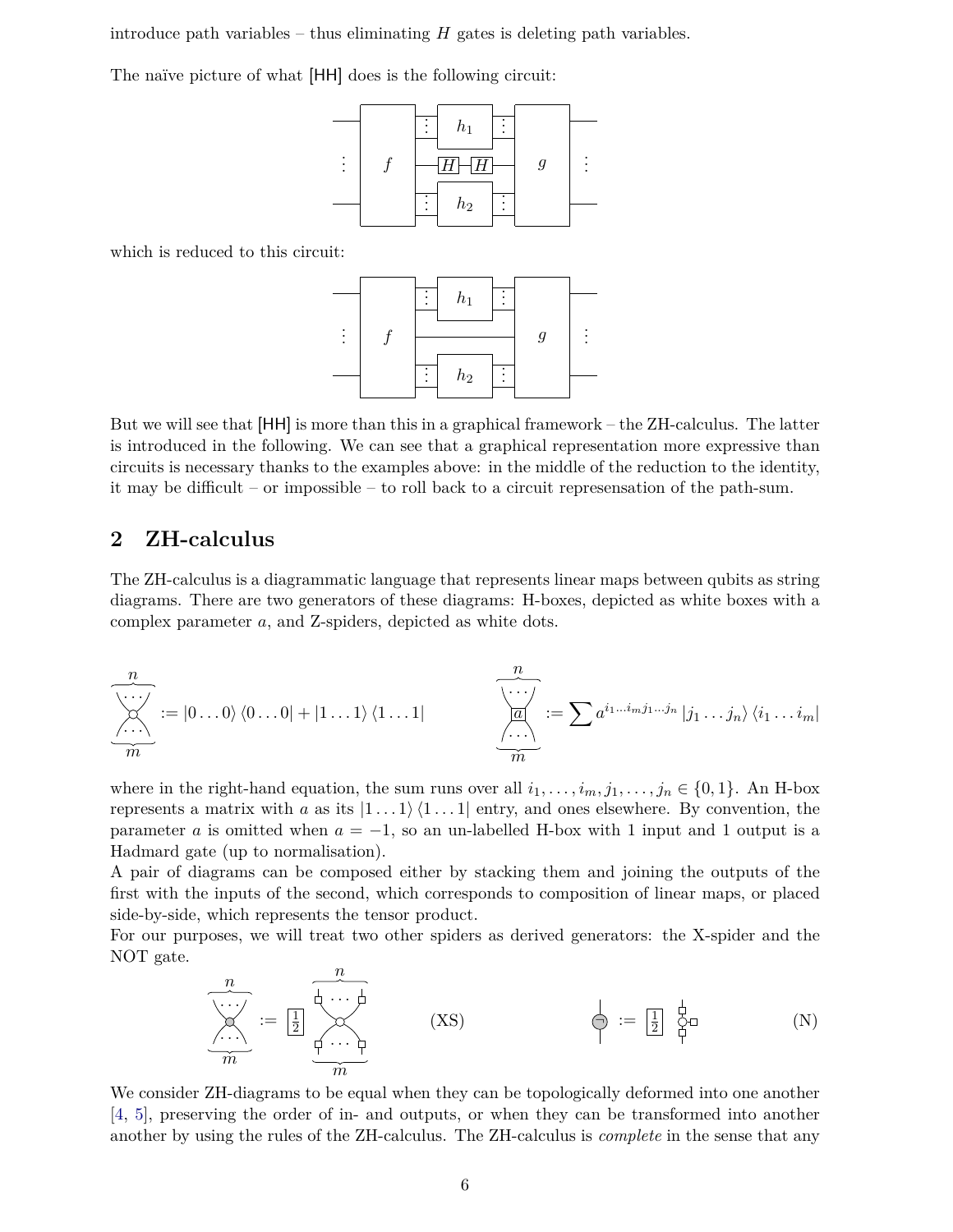equality between matrices can be proven just from diagrammatic rules [[3](#page-18-3)], and Figure [2](#page-6-0) contains the complete set of rules. As a result, any two diagrams that are equal as linear maps, can be proven to be equal using some combination of these rules.

The calculations in this paper will greatly benefit from the use of  $l$ -box – « bang box » – notation [[8](#page-18-8)]. !-boxes represent parts of a diagram that may be replicated an arbitrary number of times, and thus allow one to express a whole family of diagrams at once.

*←→* { *, , , , . . .* }

When used in equations, corresponding !-boxes on either side of the equation should be replicated an equal number of times. For example, the grey spider ([XS](#page-5-1)) can be redefined.

$$
\begin{array}{|c|c|c|c|}\n\hline\n\phi & := & \phi \\
\hline\n\phi & \boxed{\frac{1}{2}} \\
\hline\n\end{array} \tag{XS}
$$

and one can straightforwardly prove for example that grey spiders fuse just like white spiders (XS1), and that we have a usual color changing law (CC):



To make the equations that follow more readable, it is necessary to picture the !-boxed versions of the rules that are used in this report.

<span id="page-6-0"></span>

Figure 2: The rules of the ZH-calculus. Throughout, *m, n* are nonnegative integers and *a, b* are arbitrary complex numbers. The right-hand sides of both *bialgebra* rules (BA1) and (BA2) are complete bipartite graphs on  $(m+n)$  vertices, with an additional input or output for each vertex.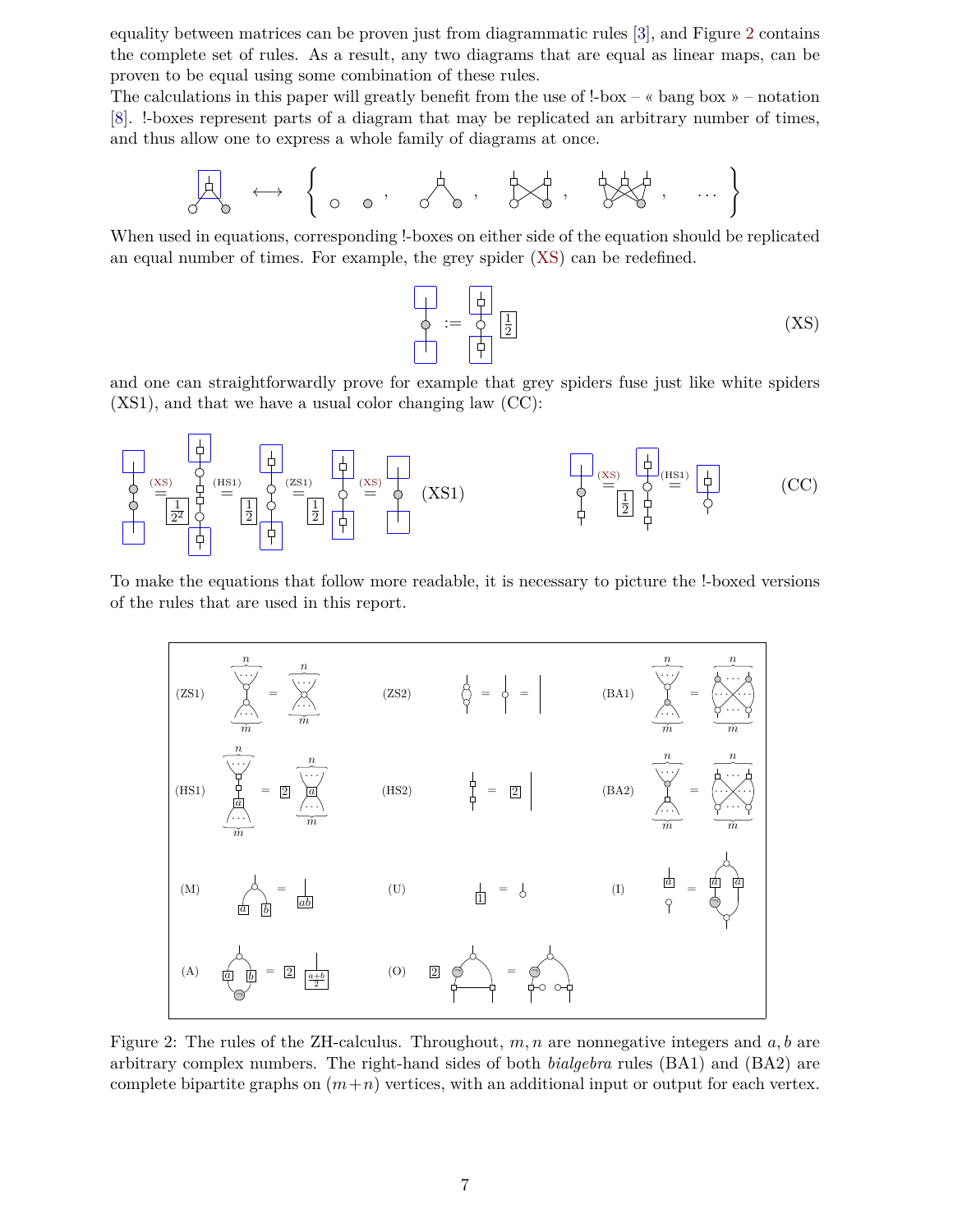(ZS1) 
$$
\begin{pmatrix} 1 & 1 & 1 \\ 1 & 1 & 1 \\ 1 & 1 & 1 \\ 1 & 1 & 1 \end{pmatrix} = \begin{bmatrix} 1 & 1 & 1 \\ 1 & 1 & 1 \\ 1 & 1 & 1 \end{bmatrix} = \begin{bmatrix} 1 & 1 & 1 \\ 1 & 1 & 1 \\ 1 & 1 & 1 \end{bmatrix}
$$
 (BA2)  $\begin{pmatrix} 1 & 1 & 1 \\ 1 & 1 & 1 \\ 1 & 1 & 1 \end{pmatrix} = \begin{pmatrix} 1 & 1 & 1 \\ 1 & 1 & 1 \\ 1 & 1 & 1 \end{pmatrix}$ 

Most of the coming !-boxes will be annotated, as in the example that follows:



When a !-box are annotated with a given integer *n*, there are exactly *n* copies of what is inside this !-box. A !-box annotated with a set introduces a variable, and pictures the fact that there is a copy of what contains the !-box for each element of the set.

Furthermore, !-boxes can overlap as in this example:



These annotations and overlapping are required to understand the next section.

## <span id="page-7-0"></span>**3 Hyper pivot**

In the long process of picturing diagrammatically the [HH] rule, the first result that came out was the *hyper pivot* – which is also called *regular* hyper pivot, since it does not completely picture the [HH] rule. Even if it is a particular case of the action of the path-sum law, it is a first example to illustrate the use of !-boxes in a complex manner.

The name hyper pivot refers to the pivot equation [[7](#page-18-9)] of ZX-calculus, in our case involving hyper graphs.

<span id="page-7-1"></span>**Theorem 3.1** (Hyper pivot)**.** For *n, m* two positive numbers:



As in the [HH] rule, the two white dots in the middle of the left-side diagram are *internal* variables – or internal white dots. Pivoting on these dots connects any group of white dots from the lefthand side to any group of white dots from the right-hand side with a multi-legged H-box. It can be seen as all the *n* H-boxes on the left are copied *m* times; hence the  $n \times m$  H-boxes in the resulting diagram.

Diagrammatic equations in these sections seem oriented – either left to right, or top to bottom –, but there is no such thing: in ZH-calculus, any wire can be bended in any direction. The representation of the equation is only a choice to make them more readable.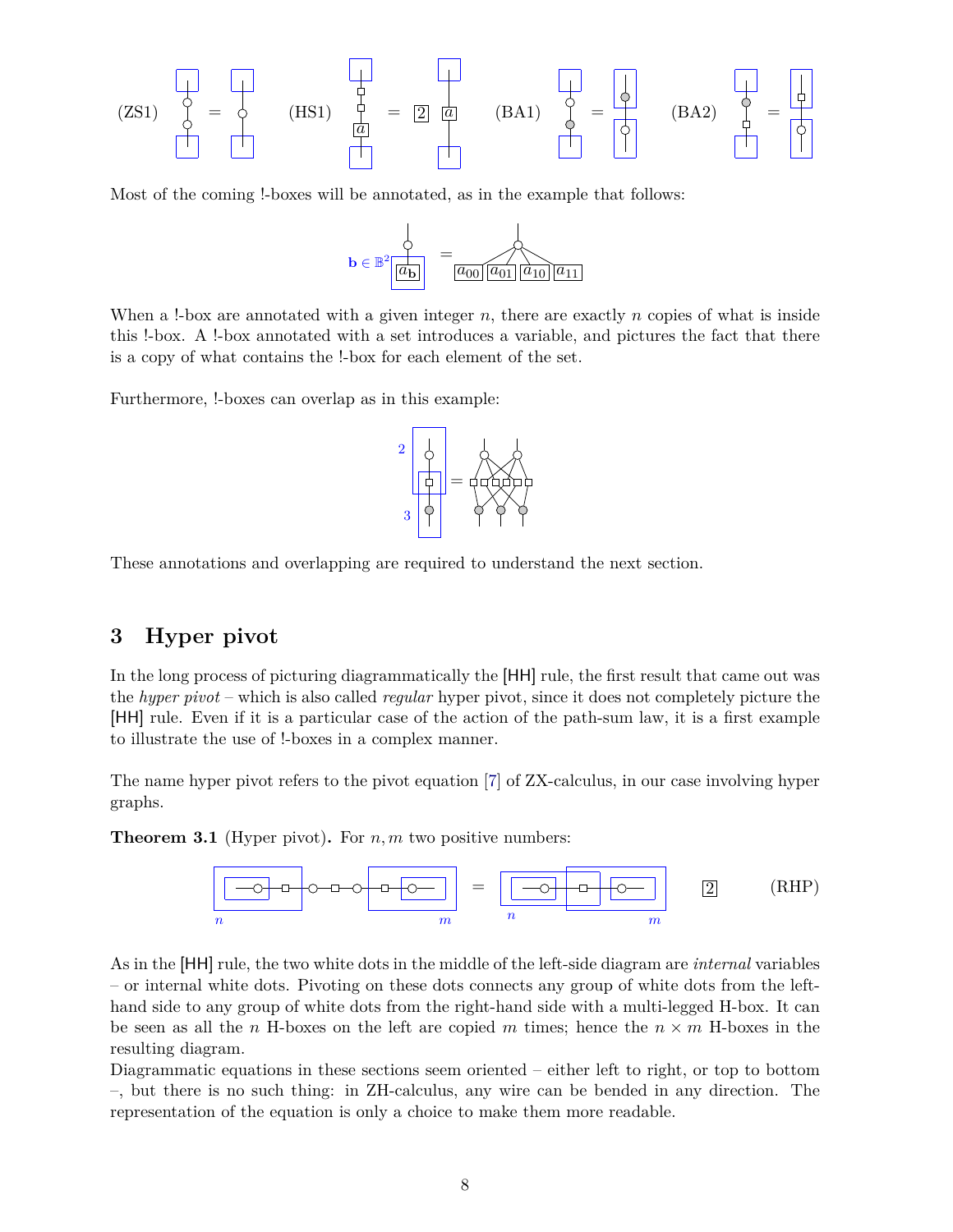## <span id="page-8-0"></span>**3.1 Applications**

<span id="page-8-2"></span>**Lemma 3.2.** (HS1) is an instance of (RHP).

*Proof.*



 $\Box$ 

 $\Box$ 

 $\Box$ 

<span id="page-8-3"></span>**Lemma 3.3.** (BA1) is an instance of (RHP).

*Proof.*



<span id="page-8-4"></span>**Lemma 3.4.** (BA2) is an instance of (RHP).

*Proof.*



## <span id="page-8-1"></span>**3.2 Bigger example**

We are going to show the use of this rule on an example: proving that the circuits *A* and *B* are equal.

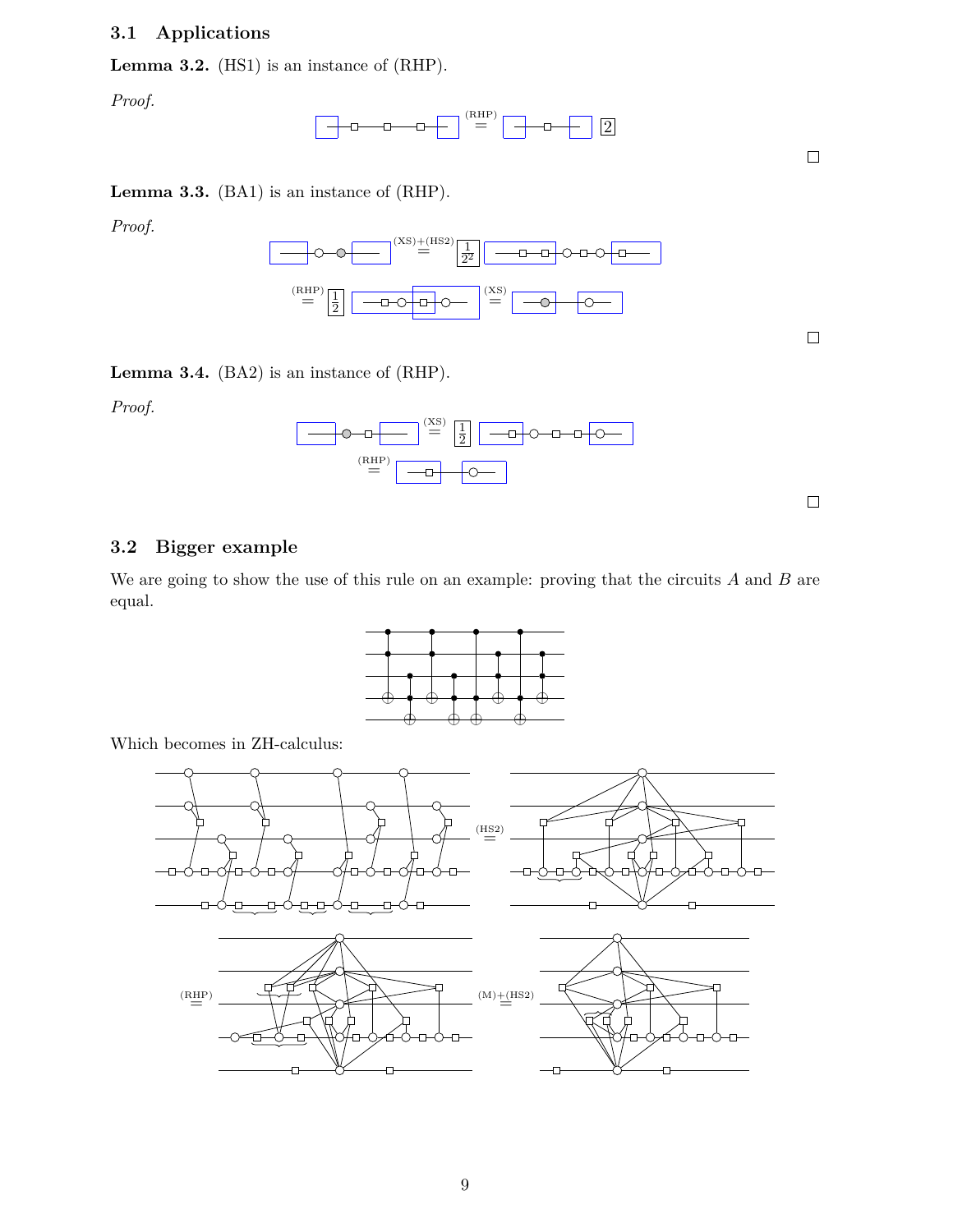

The several uses of  $(HS2)$  are highlighted by braces as follows:  $-\underline{\underline{\theta}}\underline{\underline{\theta}}$ . In this case, the multiplication law (M) is only used with  $-1 \times (-1) = 1$ , then two H-boxes connected to the same white dots eliminates themselves. They are signaled with braces:



Finally, the other operations are  $(RHP)$  applications, and highlighted this way:  $-\text{QED}$ .

## <span id="page-9-0"></span>**3.3 Proof of hyper pivot**

The proof of Theorem [3.1](#page-7-1) consists on a sequence of well-chosen bialgebras and color changes. The color changes are responsible for the opverlapping !-boxes, which is natural: there must be a created H-box on every wire.

1st step, push the middle H-box to the left.



2nd step, BA1 in the middle.



3rd step, push the H-box from the left.



4th step, BA2 on the left.



5th step, spider fusion on the left.

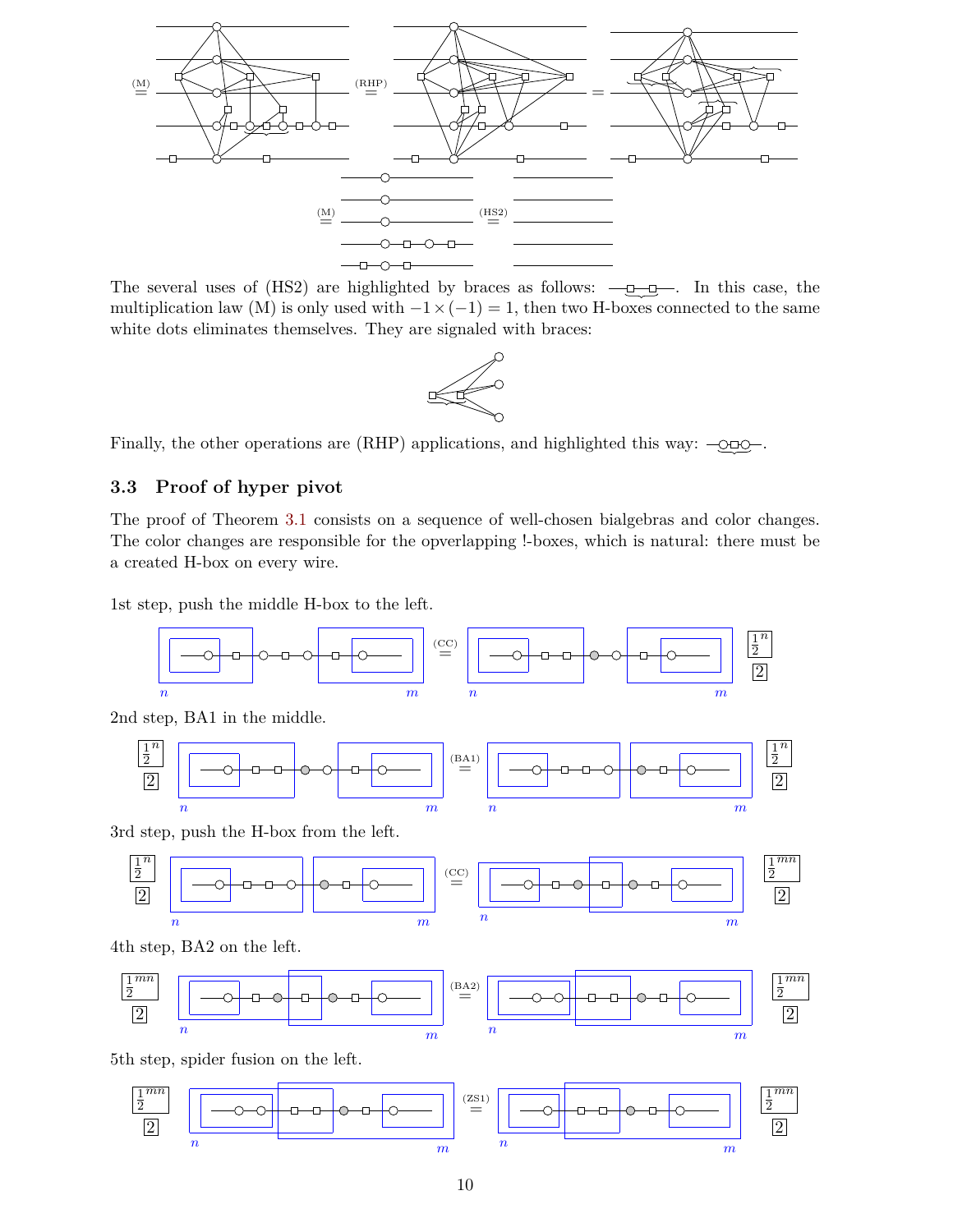6th step, BA2 on the right.



7th step, HS1 in the middle and spider fusion on the right.



# <span id="page-10-0"></span>**4 Pure path-sum**

In order to understand the path-sum rules diagrammatically, and reversely ZH rules in path-sum, it was decisive to have a translation between the two formalisms.

The aim of this section is to adjust path-sum to be able to build a bijection between ZH diagrams and path-sums. This bijection should also respect the correspondance between laws in the two – which is discribed later. In this section, we present the necessity to introduce a *pure* path-sum approach in order to have a bijection.

A pure path-sum expression does not have inputs, only outputs but keeping a memory of whether they are inputs or outputs in another function. Besides, the output signature can no longer be composed of functions, only a list of variables.

This is necessary because otherwise, there is not any proper way to express in a path-sum the ZH diagram composed of a white dot, two inputs and an output.



A path-sum term is now expressed that way :

**Definition 4.1** (pure path-sum). An *n*-qubit *pure path-sum*  $\xi$  consists of

- an *input signature*  $|\mathbf{x} = x_1 x_2 \cdots x_n\rangle$  where each  $x_i$  is a (distinct) variable or Boolean constant,
- a *phase*  $\phi$  over *path variables*  $\mathbf{y} = y_1 y_2 \dots y_m$ ,
- an *output signature*  $|\ell(\mathbf{y})\rangle$  which is a list of path variables, and
- a *memory function*  $C \in [m]^{\mathbb{B}^n}$  such as  $C(\mathbf{x}) \subseteq \ell$ , which maps each element of **x** to its corresponding *y* in *ℓ*.

The *associated vector* of a pure path-sum is  $|\psi\rangle$  where:

$$
|\psi\rangle:\sum_{\mathbf{y}}\phi(\mathbf{y})|\ell(\mathbf{y})\rangle.
$$

To have a better picture of pure path-sum, here are some examples: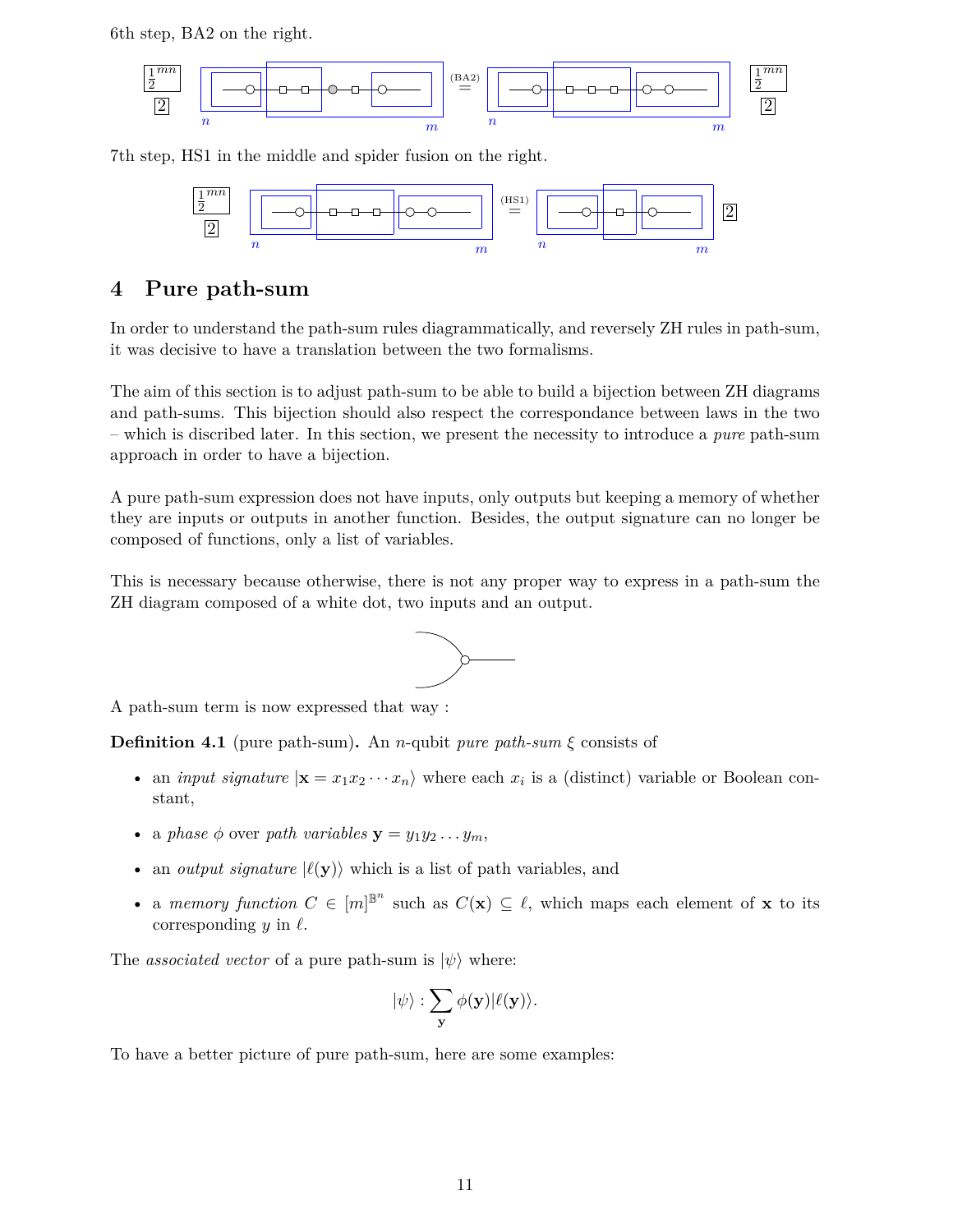**Example 4.2.** Path-sum representations of common quantum gates and circuits are listed below:

$$
T: |x\rangle \mapsto \begin{cases} x \mapsto y_1 \\ \sum_{y_1} e^{i\frac{\pi}{4}y_1} |y_1y_1\rangle \\ y_1 \end{cases}
$$
  
\n
$$
H: |x\rangle \mapsto \begin{cases} x \mapsto y_1 \\ \frac{1}{\sqrt{2}} \sum_{y_1, y_2} (-1)^{y_1y_2} |y_1y_2\rangle \\ \frac{1}{2\sqrt{2}} \sum_{y_1, y_2, y_3, y_4} (-1)^{y_1y_3} (-1)^{y_2y_3} (-1)^{y_4y_3} |y_1y_1y_2y_4\rangle \end{cases}
$$

With that formalism, we can express the problematic example from earlier:

can now be translated as 
$$
\begin{cases} C : (x_0, x_1) \mapsto (y, y) \\ \sum_{y} |yyy\rangle \end{cases}
$$

Which is basically corresponding to the following diagram:



As you can see, a white dot in the graphical calculus corresponds to a *path variable* in path-sum. Besides, two white dots connected by a positive number of wires can be fused – that is to say, they actually correspond to a unique path variable. Since  $-\check{\diamond}$  =  $-\check{\diamond}$  holds, any

output wire can be chosen for the inputs in any order.

The [HH] law presented at the beginning of this report will be changed to fit this pure approach, and it does not change its reduction power concerning verification.

The original [HH] law authorizes the replacement of a variable by a Boolean polynomial in the output signature. However our new definition, the output signature is a list of variables – it can no longer contain polynomials. Thus, it is not possible to replace a variable that appears in the output signature. The pure  $[HH]$  is now applied only when  $y_0, y_1$  are interior variables, expect when the polynomial that is going to replace  $y_1$  is also a variable.

# <span id="page-11-0"></span>**5 Towards a bijection**

We define ZH*†* = ZH*/{*(*ZS*1)*,*(*ZS*2)*,*(*M*)*,*(*U*)*,*(*SV* )*}*. (ZS1), (ZS2), (M), (U), (SV) are *natural* in path-sum, that is why we consider classes of ZH-diagrams.

**Lemma 5.1.** A 3-ary white node and H-box that are doubly connected reduces to a single 2-ary H-box:

$$
\overline{\overline{a}} = \overline{a}
$$
 (SV)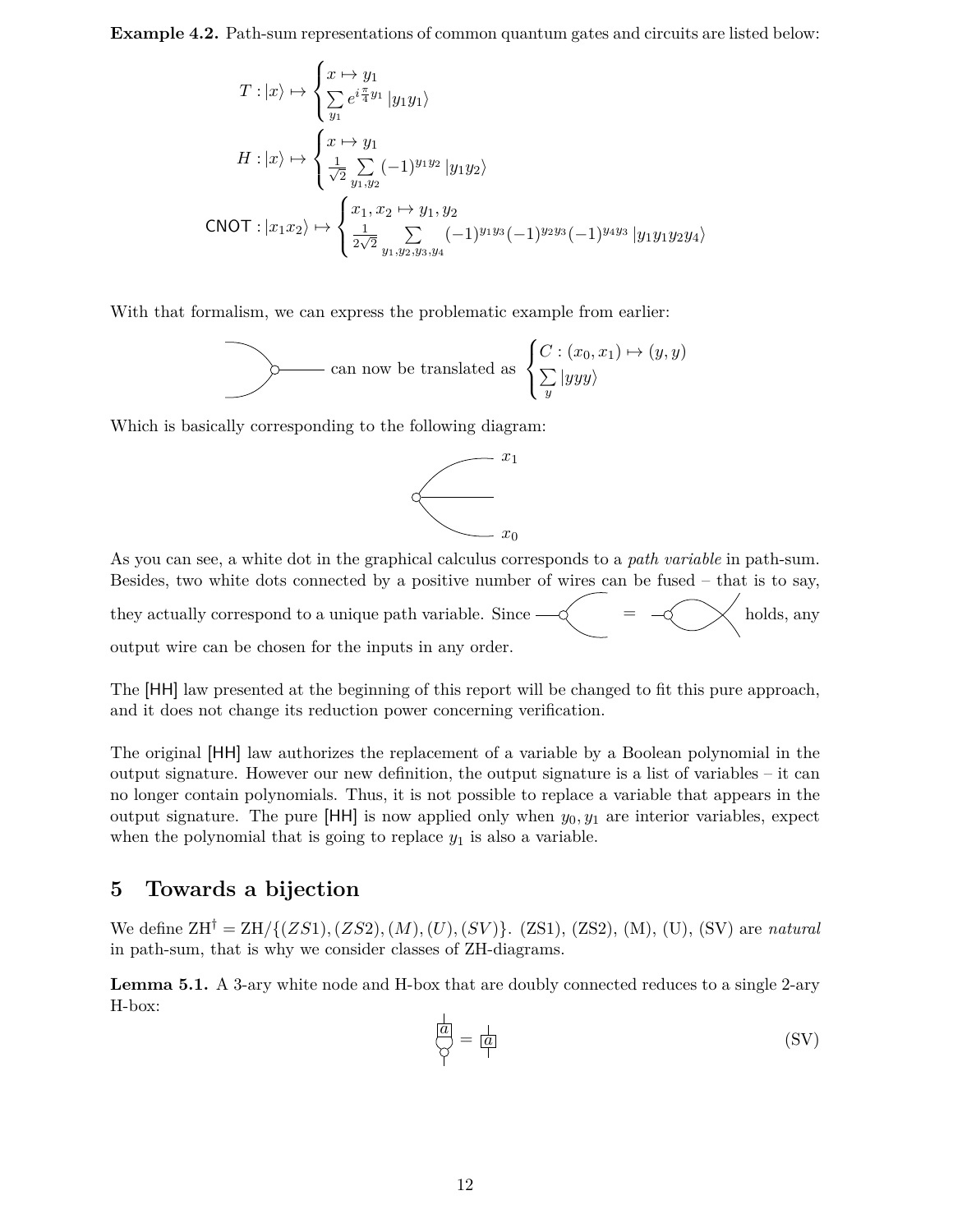#### <span id="page-12-0"></span>**5.1 ZH to pure path-sum**

Let us consider a ZH<sup>†</sup> diagram *D*. It is composed of white dots and of H-boxes with phases. Since two diagrams equal by spider fusion are in the same class, we fuse as many white dots as we can, such that no white dot is directly connected to another white dot. Similarly, let us put a white dot between every connected H-boxes, for example:



Now every wire is either a connection between a white dot and an H-box, or is an output wire.

Let us name all the white dots  $y_0, y_1$ , etc. The order does not matter. Every H-box is then characterized by a complex phase  $\lambda$  and a list of white dots  $y'$ , which are the white dots connected to that box. Remember that an empty H-box actually has a phase of *−*1. The *phase ϕ* of the resulting path-sum is the product of all the terms  $\lambda^{y'}$ . The output signature is naturally produced observing the output wires. The resulting path-sum is written  $[D]_{\text{ZH}^{\dagger} \rightarrow \text{PPS}}$ .

## <span id="page-12-1"></span>**5.2 Pure path-sum to ZH**

Let us consider a pure path-sum  $\xi$ . To draw the corresponding diagram, let us create as many white dots as path variables in  $\xi$ . Then for every term  $\lambda^{y'}$ , we draw a  $\lambda$ -labelled H-box connected to all the white dots of **y** *′* .

$$
\boxed{\lambda} \begin{pmatrix} 0 \\ \vdots \\ 0 \end{pmatrix} \mathbf{y}'
$$

Then we can put some more wires to the output white dots, and bend those which were meant to be inputs (stored in *C*). The resulting diagram is noted  $\llbracket E \rrbracket_{\text{PPS}\rightarrow \text{ZH}^{\dagger}}$ .

**Theorem 5.2.**  $\left[\left[\left[\cdot\right]\right]_{\text{PPS}\rightarrow \text{ZH}^{\dagger}}\right]_{\text{ZH}^{\dagger}\rightarrow \text{PPS}} = \mathbb{1}$  and  $\left[\left[\left[\cdot\right]\right]_{\text{ZH}^{\dagger}\rightarrow \text{PPS}}\right]_{\text{PPS}\rightarrow \text{ZH}^{\dagger}} = \mathbb{1}$ 

## <span id="page-12-2"></span>**6 Fourier hyper pivot**

#### <span id="page-12-3"></span>**6.1 Notations and the Fourier transform**

The translation from path-sum to ZH-calculus helps to see that the connected H-boxes to the internal variables on which one can pivot are not necessarily phase-free: one side can have phases. However in this case, we must picture diammagratically this term:

*λ Q*

For example, if  $Q = x_1 \oplus x_2$ ,  $\overline{Q} = x_1 + x_2 - 2x_1x_2$ , which makes:

$$
\lambda^{x_1 + x_2 - 2x_1 x_2} = \lambda^{x_1} \lambda^{x_2} (\lambda^{-2})^{x_1 x_2}
$$

The corresponding diagram is similar to a Fourier transform [\[10\]](#page-18-10):

$$
\begin{array}{c}\n\bigcirc \\
\boxed{a} \\
\boxed{a} \\
\boxed{a^{-2}} \\
\boxed{a}\n\end{array}
$$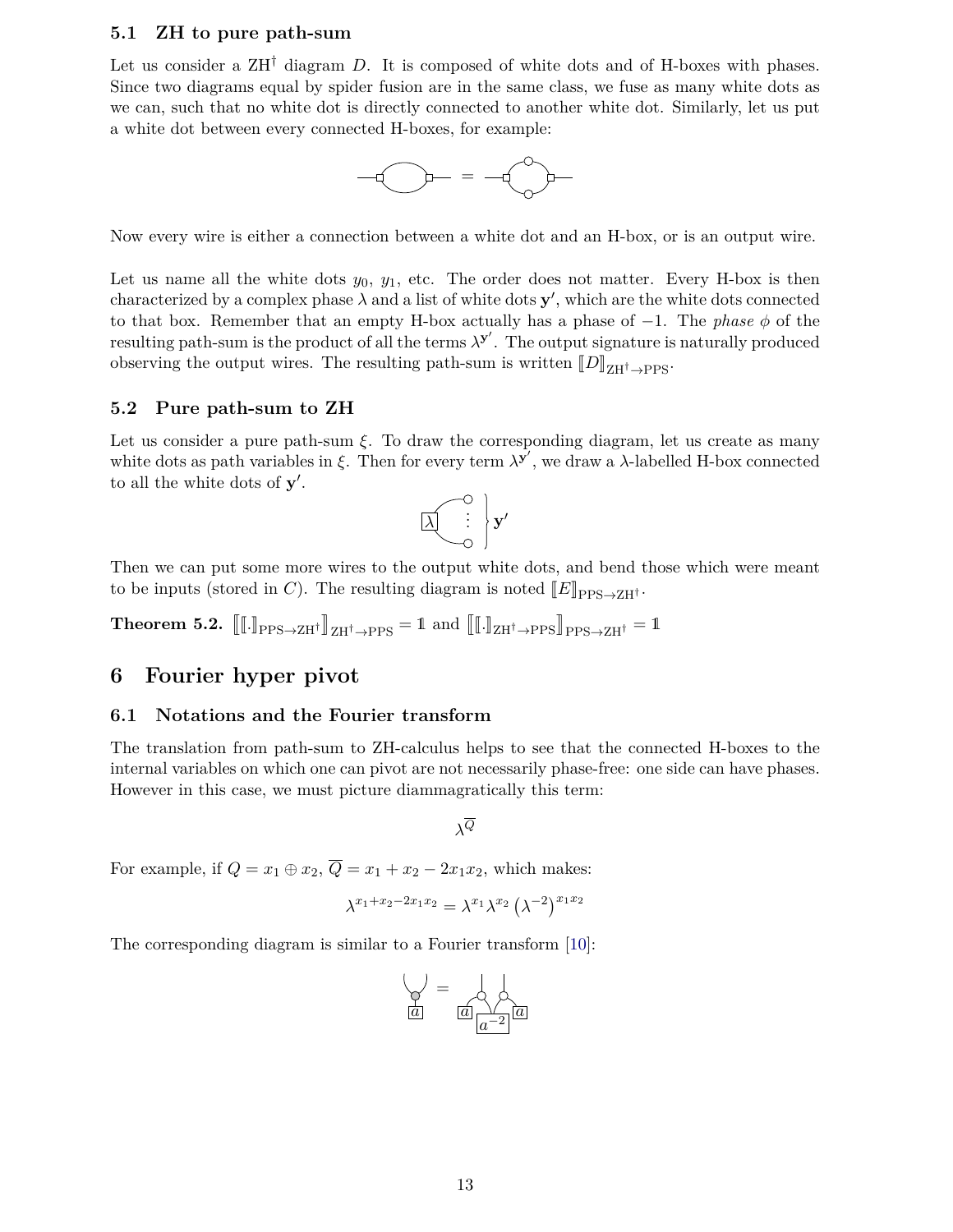which has a general version with  $!$ -boxes:



with a new notation:

$$
\frac{1}{\left| \begin{array}{c} 1 \\ 1 \end{array} \right|} = \begin{array}{c} \frac{1}{\left| \begin{array}{c} 0 \\ 1 \end{array} \right|} = \frac{1}{\left| \begin{array}{c} 1 \\ 2 \end{array} \right|} = \frac{1}{\left| \begin{array}{c} 1 \\ 2 \end{array} \right|}
$$

Each of these tools above are necessary to completely picture the [HH] law in ZH-calculus. The resulting diagrammatic law will be named *Fourier hyper pivot*.

## <span id="page-13-0"></span>**6.2 General theorem**

<span id="page-13-3"></span>**Theorem 6.1** (Fourier hyper pivot).  $\lambda$  can be any list of complex numbers.



The left-hand side of the first diagram pictures the polynomial *Q*, and the right-hand side is what is left but only the parts connected to *y*1, since the other parts of the path-sum are not modified by [HH], it is not necessary to picture them in a diagrammatic equation. As explained above, the Fourier transform comes from the *lifting* of *Q*.

The proof of Theorem [6.1](#page-13-3) is left in appendix.

## <span id="page-13-1"></span>**6.3 Simple examples**

The (FHP) equation involves an undecent number of !-boxes, this is why simple examples might be easier to handle.

#### <span id="page-13-2"></span>**6.3.1 First example**

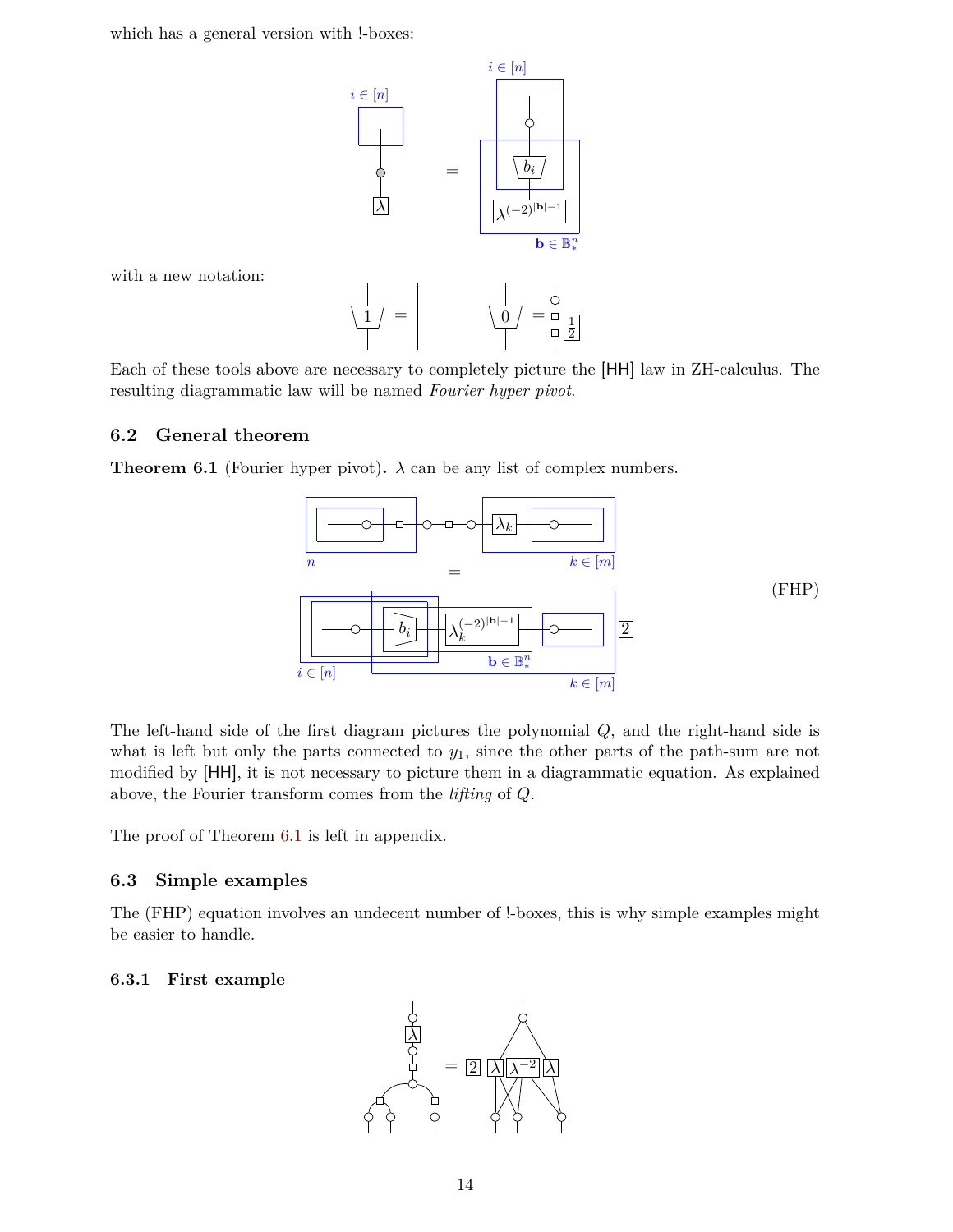In this example,  $n = 2$ ,  $m = 1$  and one of the *white dots groups* inside the *n*-labelled !-box is composed of two white dots, the other only one. Since  $n = 2$ , the labels in H-boxes are  $\lambda$  and *λ*<sup>-2</sup>. The *λ*-boxes are only connected to one group of white dots, the *λ*<sup>-2</sup>-box is connected to both groups.

#### <span id="page-14-0"></span>**6.3.2 Second example**



This example is similar to the previous one, only a *µ*-box is added, to demonstrate that the H-boxes can also be connected to nothing at all.

# <span id="page-14-1"></span>**7 Case hyper pivot**

## <span id="page-14-2"></span>**7.1 Path-sum rule and proof**

The original [Case] rule in figure [1](#page-3-2) can be generalized this way:

$$
\sum_{y_0, y_1, \mathbf{y}} \varphi^X (-1)^{y_0 Q} (-1)^{y_0 y_1} (-1)^{y_1 Q'} \psi^{1-X} | \ell \rangle \to 2 \sum_{\mathbf{y}} (-1)^{QQ'} \varphi [y_0 \leftarrow \overline{Q'}]^{X} \psi [y_1 \leftarrow \overline{Q}]^{1-X} | \ell \rangle
$$

where  $\varphi$  is a complex function over  $y_0$  and **y**;  $\psi$  over  $y_0$  and **y**; *X* is a boolean polynomial over **y**;  $Q, Q'$  are boolean polynomials over **y** and  $y_0, y_1$  are not present in  $\ell$ .

When **y** is fixed:

$$
\sum_{y_0, y_1} \varphi^X(-1)^{y_0 Q}(-1)^{y_0 y_1}(-1)^{y_1 Q'} \psi^{1-X} |\ell\rangle = \begin{cases} \sum_{y_0, y_1} (-1)^{y_0 Q}(-1)^{y_0 y_1}(-1)^{y_1 Q'} \psi \text{ if } X = 0\\ \sum_{y_0, y_1} \varphi(-1)^{y_0 Q}(-1)^{y_0 y_1}(-1)^{y_1 Q'} \text{ if } X = 1 \end{cases}
$$

when applied the same idea as the [HH] rule on both cases, it is proven equal to:

$$
\begin{cases} 2(-1)^{QQ'}\psi[y_1 \leftarrow \overline{Q}] \text{ if } X = 0\\ 2\varphi[y_0 \leftarrow \overline{Q'}](-1)^{QQ'} \text{ if } X = 1 \end{cases}
$$

which is equal to

$$
2(-1)^{QQ'}\varphi[y_0 \leftarrow \overline{Q'}]^{X}\psi[y_1 \leftarrow \overline{Q}]^{1-X}
$$

## <span id="page-14-3"></span>**7.2 Diagramatic version**

Here is the ZH translation of the path-sum rule: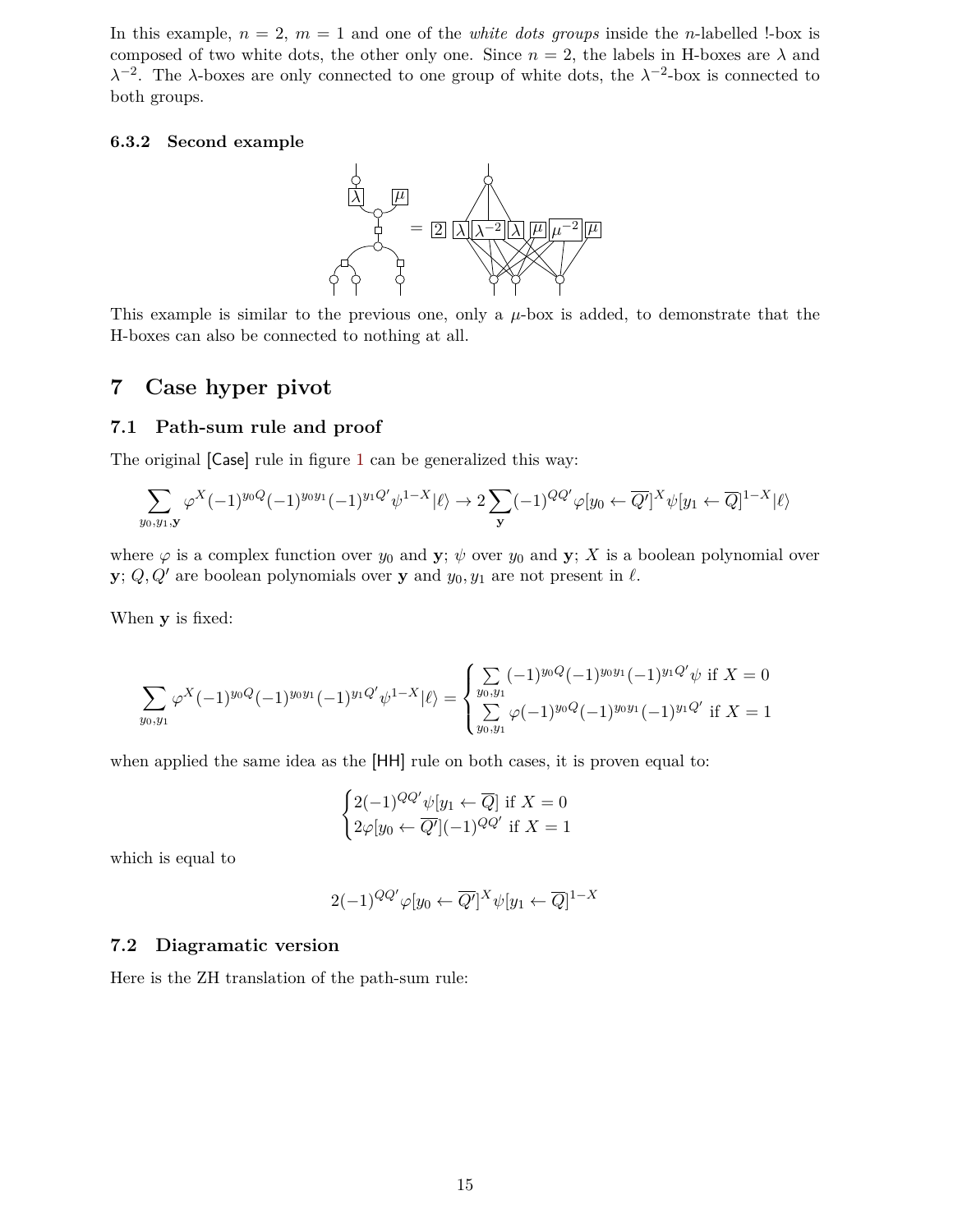

## <span id="page-15-0"></span>**7.3 What we can learn from it**

The [Case] rule was created out of a two-qubit equation [[6](#page-18-6)] and translated into the path-sum framework [\[2\]](#page-18-2). This rule appears at first as a *special case* – a rule that would not be used much. But we can show that both sides of the case rule are [HH] reductions of a common diagram. This provides a general receipe to create new path-sum rules: from a diagram, compute all its [HH] reductions until they are not reductible anymore; then every couple of resulting diagrams can make a new rule, given that they have a different number of variables.

## <span id="page-15-1"></span>**8 New ZH set of axioms**

In the section presenting the *regular hyper pivot*, we have shown that the axioms (HS1), (BA1) and (BA2) are all included into (RHP). We will now prove that with (FHP), the (I) law is also induced.

<span id="page-15-2"></span>**Lemma 8.1.** (FHP) includes (I).

*Proof.* This can be proven with the path-sum [HH] law – then also with the Fourier hyper pivot.

 $\frac{a}{a}$  *a y*2 *y*3 *y*0 *y*1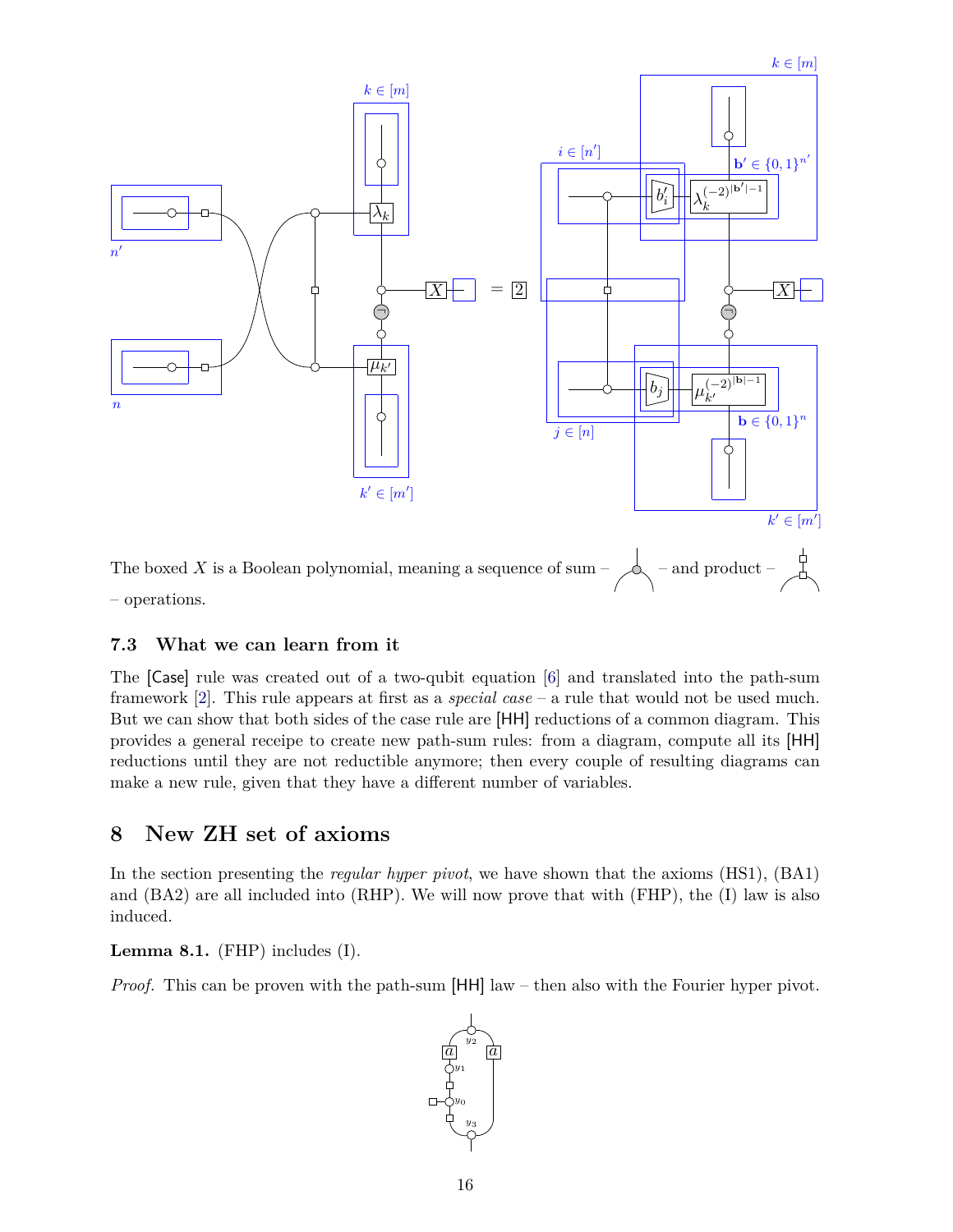This diagram corresponds to the following path-sum expression.

$$
\sum_{y_0,y_1,y_2,y_3} \sum_{\mathbf{y}} (-1)^{y_0+y_0y_1+y_0y_3} a^{y_1y_2} a^{y_2y_3} \phi(y_2,y_3,\mathbf{y}) | \ell(y_2,y_3,\mathbf{y}) \rangle
$$

Which is reduced when applying  $[HH]_{y_0,y_1}$  to:

$$
2\sum_{y_2,y_3}\sum_{\mathbf{y}}a^{y_2}(a^{-1})^{y_2y_3}a^{y_2y_3}\phi(y_2,y_3,\mathbf{y})|\ell(y_2,y_3,\mathbf{y})\rangle\\ 2\sum_{y_2,y_3}\sum_{\mathbf{y}}a^{y_2}\phi(y_2,y_3,\mathbf{y})|\ell(y_2,y_3,\mathbf{y})\rangle
$$

<span id="page-16-2"></span>That is exactly the result.

$$
\frac{n}{\sin \theta} = \frac{n}{\sin \theta}
$$
 (HS2)  
\n
$$
\frac{1}{\sin \theta} = \frac{1}{\sin \theta}
$$
 (HS3)  
\n
$$
\frac{1}{\sin \theta} = \frac{1}{\sin \theta}
$$
 (US3)  
\n
$$
\frac{1}{\sin \theta} = \frac{1}{\sin \theta}
$$
 (US4)  
\n
$$
\frac{1}{\sin \theta} = \frac{1}{\sin \theta}
$$
 (US5)  
\n
$$
\frac{1}{\sin \theta} = \frac{1}{\sin \theta}
$$
 (US6)  
\n
$$
\frac{1}{\sin \theta} = \frac{1}{\sin \theta}
$$
 (US8)  
\n
$$
\frac{1}{\sin \theta} = \frac{1}{\sin \theta}
$$
 (US9)  
\n
$$
\frac{1}{\sin \theta} = \frac{1}{\sin \theta}
$$
 (US9)  
\n
$$
\frac{1}{\sin \theta} = \frac{1}{\sin \theta}
$$
 (US9)  
\n
$$
\frac{1}{\sin \theta} = \frac{1}{\sin \theta}
$$
 (US9)  
\n
$$
\frac{1}{\sin \theta} = \frac{1}{\sin \theta}
$$
 (US9)  
\n
$$
\frac{1}{\sin \theta} = \frac{1}{\sin \theta}
$$
 (US9)  
\n
$$
\frac{1}{\sin \theta} = \frac{1}{\sin \theta}
$$
 (US1)  
\n
$$
\frac{1}{\sin \theta} = \frac{1}{\sin \theta}
$$
 (US1)  
\n
$$
\frac{1}{\sin \theta} = \frac{1}{\sin \theta}
$$
 (US1)  
\n
$$
\frac{1}{\sin \theta} = \frac{1}{\sin \theta}
$$
 (US2)  
\n
$$
\frac{1}{\sin \theta} = \frac{1}{\sin \theta}
$$
 (US3)  
\n
$$
\frac{1}{\sin \theta} = \frac{1}{\sin \theta}
$$
 (US1)  
\n
$$
\frac{1}{\sin \theta} = \frac{1}{\sin \theta}
$$
 (US2)  
\n
$$
\frac{1}{\sin \theta} = \frac{1}{\sin \theta}
$$
 (US1)  
\n
$$
\frac{1}{\sin \theta} = \frac{1}{\sin \theta}
$$
 (US3)<

Figure 3: The rules of the ZH-calculus. Throughout, *m, n* are nonnegative integers and *a, b* are arbitrary complex numbers.

**Theorem 8.2.** The set of rules in Figure [3](#page-16-2) is complete for ZH-calculus.

*Proof.* As seen in lemmas [3.2](#page-8-2), [3.3](#page-8-3) and [3.4](#page-8-4), (HS1), (BA1) and (BA2) can all be replaced by (RHP). Moreover, (RHP) and (FT) are enough to prove (FHP) – Fourier hyper pivot – since it is only proven through color changes, bialgebras and Fourier transform. Then (RHP) and (FT) can prove (I), thanks to lemma [8.1](#page-15-2). The set of axioms in Figure [2](#page-6-0) being complete, the one in Figure [3](#page-16-2) is also complete.  $\Box$ 

## <span id="page-16-0"></span>**9 Future work**

ZH-calculus and path-sum may still have a lot to learn from one another, there must be some reductions that are more natural in path-sum, which could be then translated into ZH-calculus. Or the other way around, an equation of ZH-calculus that could be a reduction into path-sum. This happened with the (O) law in ZH-calculus, which appears to reduce the number of variables.

#### <span id="page-16-1"></span>**9.1 Ortho**

Ortho is an equation of the ZH-calculus, that we can now translate into path-sum. A generalized version of this law is the following:

$$
\sum_{y_0, y_1, \mathbf{y}} \varphi(y_0)^X \psi(y_1)^{1-X} \phi' | \ell \rangle \to 2 \sum_{y_0, \mathbf{y}} \varphi(y_0)^X \psi(y_0)^{1-X} \phi' | \ell \rangle
$$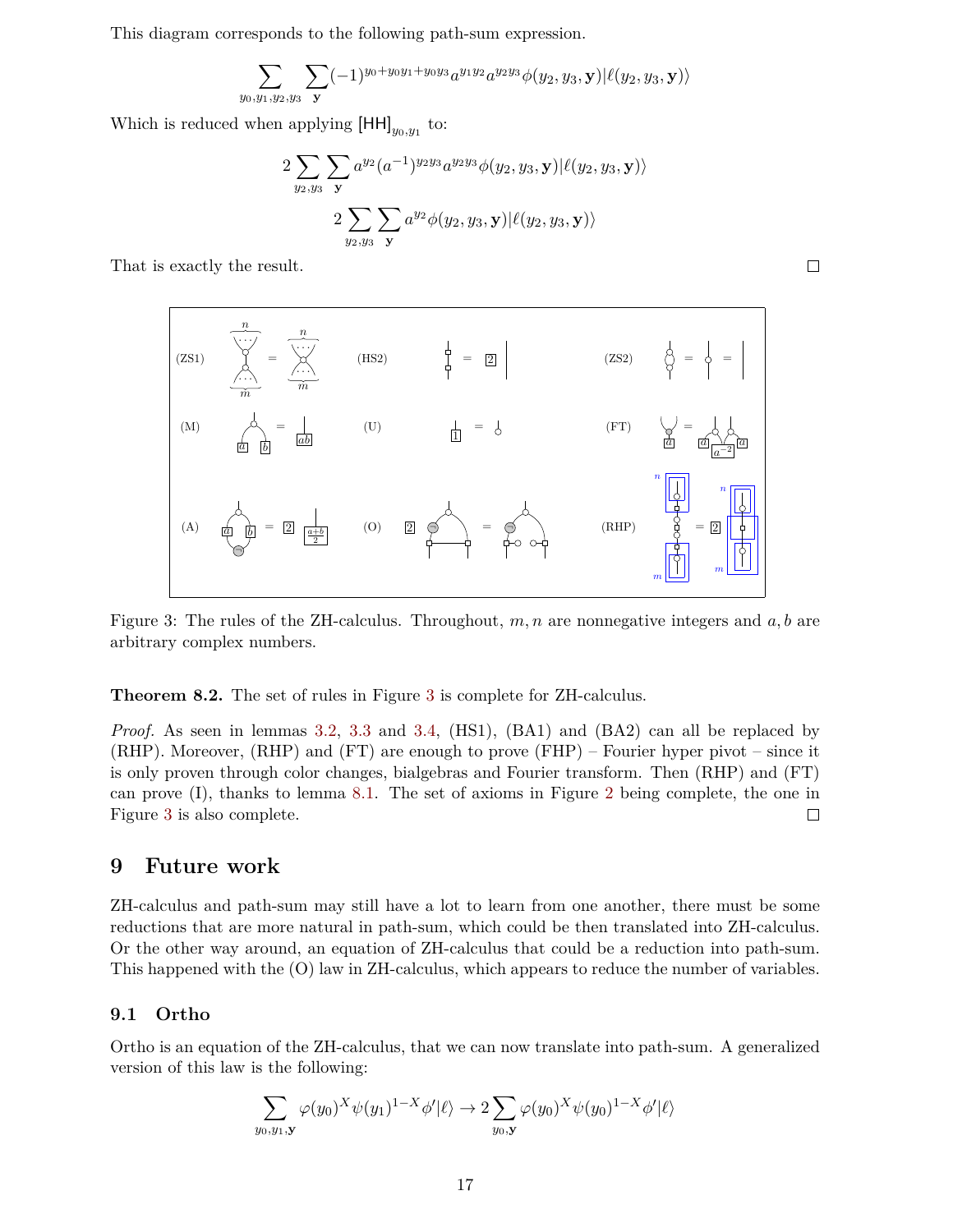Going back to the world of diagrams now, we obtain this:



The above ZH equation is the complete !-boxed version of (O).

## <span id="page-17-0"></span>**9.1.1 Example of use**

An example of application of (O) is



Then adding this new law to path-sum would increase its power in reducing term to the identity. The (O) law has not yet been proven independant from the other axioms of ZH-calculus nor is proven using those axioms; it is likely that it is an independant axiom.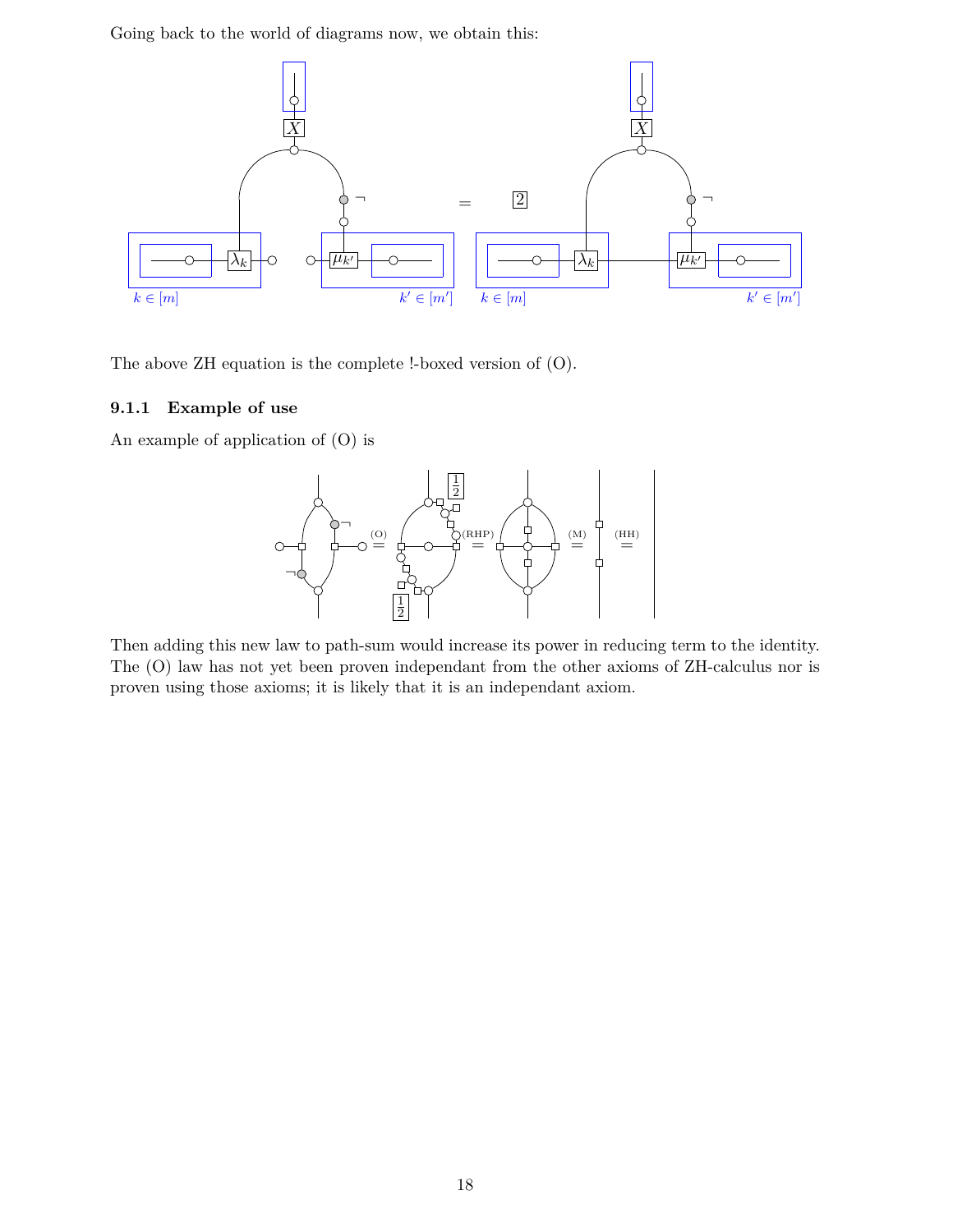# **References**

- <span id="page-18-1"></span>[1] Matthew Amy: *Feynman*. <https://github.com/meamy/feynman>.
- <span id="page-18-2"></span>[2] Matthew Amy (2018): *Towards Large-scale Functional Verification of Universal Quantum Circuits*. *CoRR* abs/1805.06908. Available at <http://arxiv.org/abs/1805.06908>.
- <span id="page-18-3"></span>[3] Miriam Backens & Aleks Kissinger (2018): *ZH: A Complete Graphical Calculus for Quantum Computations Involving Classical Non-linearity*. doi:[10.4204/EPTCS.287.2.](http://dx.doi.org/10.4204/EPTCS.287.2)
- <span id="page-18-4"></span>[4] Bob Coecke & Ross Duncan (2009): *Interacting Quantum Observables: Categorical Algebra and Diagrammatics*. *CoRR* abs/0906.4725. Available at [http://arxiv.org/abs/0906.](http://arxiv.org/abs/0906.4725) [4725](http://arxiv.org/abs/0906.4725).
- <span id="page-18-7"></span>[5] Bob Coecke & Aleks Kissinger (2018): *Picturing Quantum Processes - A First Course on Quantum Theory and Diagrammatic Reasoning*. doi:[10.1007/978-3-319-91376-6\\_6.](http://dx.doi.org/10.1007/978-3-319-91376-6_6) Available at [https://doi.org/10.1007/978-3-319-91376-6\\_6](https://doi.org/10.1007/978-3-319-91376-6_6).
- <span id="page-18-6"></span>[6] Bob Coecke & Quanlong Wang (2018): *ZX-Rules for 2-Qubit Clifford+T Quantum Circuits*. In: *Reversible Computation - 10th International Conference, RC 2018, Leicester, UK, September 12-14, 2018, Proceedings*, pp. 144–161, doi[:10.1007/978-3-319-99498-7\\_10.](http://dx.doi.org/10.1007/978-3-319-99498-7_10) Available at [https://doi.org/10.1007/978-3-319-99498-7\\_10](https://doi.org/10.1007/978-3-319-99498-7_10).
- <span id="page-18-9"></span>[7] Ross Duncan & Simon Perdrix (2013): *Pivoting makes the ZX-calculus complete for real stabilizers*. doi[:10.4204/EPTCS.171.5](http://dx.doi.org/10.4204/EPTCS.171.5).
- <span id="page-18-8"></span>[8] Aleks Kissinger, Alex Merry & Matvey Soloviev (2012): *Pattern graph rewrite systems*. doi:[10.4204/EPTCS.143.5.](http://dx.doi.org/10.4204/EPTCS.143.5)
- <span id="page-18-0"></span>[9] Aleks Kissinger & John van de Wetering: *PyZX*. <https://github.com/Quantomatic/pyzx>.
- <span id="page-18-10"></span>[10] Stach Kuijpers, John van de Wetering & Aleks Kissinger (2019): *Graphical Fourier Theory and the Cost of Quantum Addition*.
- <span id="page-18-5"></span>[11] Michael A. Nielsen & Isaac L. Chuang (2011): *Quantum Computation and Quantum Information: 10th Anniversary Edition*, 10th edition. Cambridge University Press, New York, NY, USA.

# **Acknowledgements**

I would like to thank my supervisor Aleks who has been guiding me during my whole internship and listening to my ideas. I would have never done that much without him. Some very special thanks to John, with whom I have shared my work and thoughts and from whom I have learnt a lot. I also thank Kang Feng for our interesting conversations, and in general every person in Nijmegen that made my stay there enjoyable.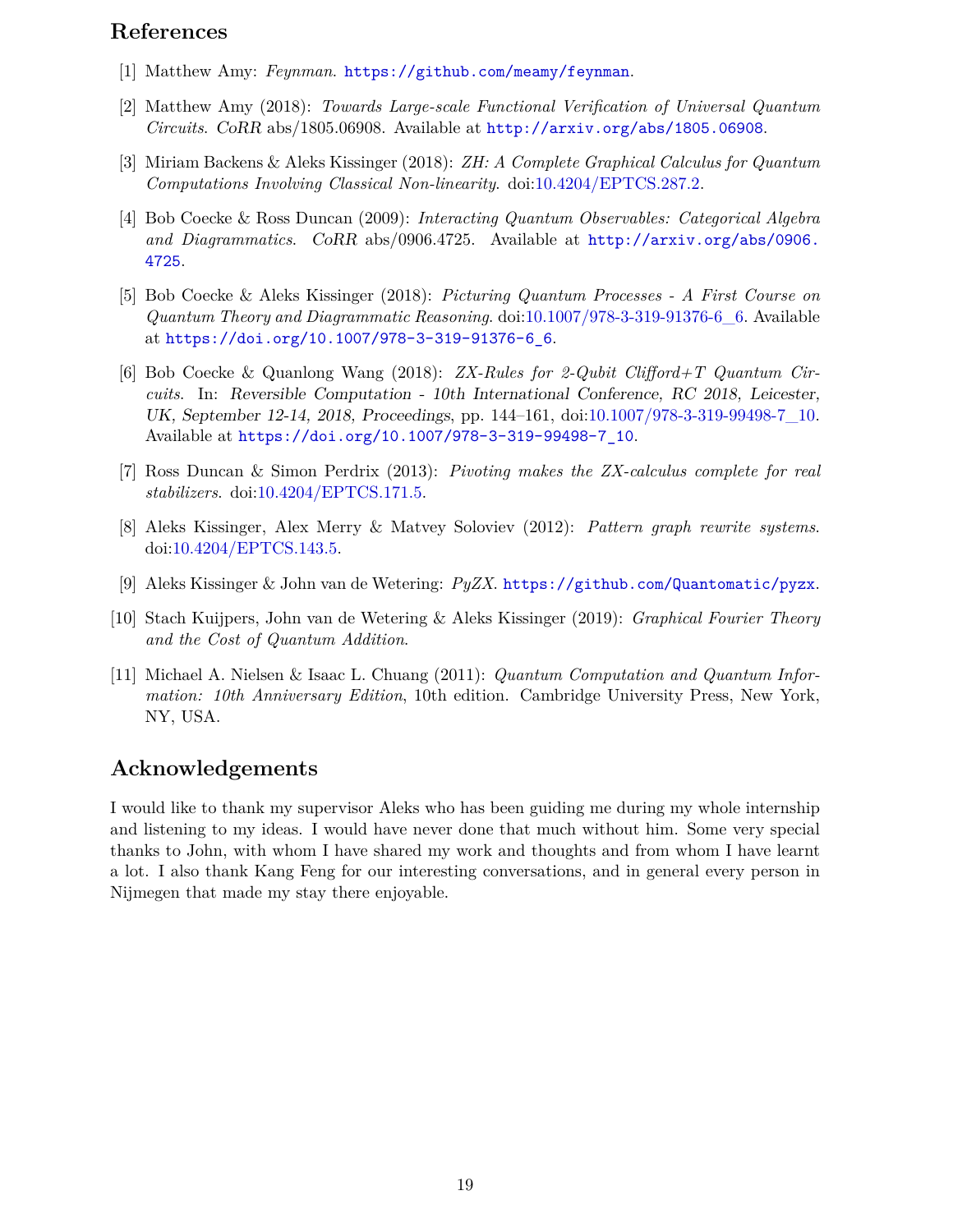# **Appendix**

# **Correctness of the path-sum rules**

$$
\begin{aligned}\n[\omega]: \qquad & \sum_{y_0 \in \mathbb{B}} \sum_{\mathbf{y} \in \mathbb{B}^m} e^{2\pi i \left(\frac{1}{4}y_0 + \frac{1}{2}y_0 Q(\mathbf{x}, \mathbf{y}) + R(\mathbf{x}, \mathbf{y})\right)} |f(\mathbf{x}, \mathbf{y})\rangle \\
&= \sum_{\mathbf{y} \in \mathbb{B}^m} \left(1 + e^{2\pi i \left(\frac{1}{4} + \frac{1}{2}Q(\mathbf{x}, \mathbf{y})\right)}\right) e^{2\pi i R(\mathbf{x}, \mathbf{y})} |f(\mathbf{x}, \mathbf{y})\rangle \\
&= \begin{cases}\n\sum_{\mathbf{y} \in \mathbb{B}^m} (1 + i) e^{2\pi i R(\mathbf{x}, \mathbf{y})} |f(\mathbf{x}, \mathbf{y})\rangle & \text{if } Q(\mathbf{x}, \mathbf{y}) = 0 \mod 2 \\
\sum_{\mathbf{y} \in \mathbb{B}^m} (1 - i) e^{2\pi i R(\mathbf{x}, \mathbf{y})} |f(\mathbf{x}, \mathbf{y})\rangle & \text{if } Q(\mathbf{x}, \mathbf{y}) = 1 \mod 2 \\
\sqrt{2} \sum_{\mathbf{y} \in \mathbb{B}^m} e^{2\pi i \left(\frac{1}{8} + R(\mathbf{x}, \mathbf{y})\right)} |f(\mathbf{x}, \mathbf{y})\rangle & \text{if } Q(\mathbf{x}, \mathbf{y}) = 0 \mod 2 \\
\sqrt{2} \sum_{\mathbf{y} \in \mathbb{B}^m} e^{2\pi i \left(\frac{1}{8} + \frac{3}{4} + R(\mathbf{x}, \mathbf{y})\right)} |f(\mathbf{x}, \mathbf{y})\rangle & \text{if } Q(\mathbf{x}, \mathbf{y}) = 1 \mod 2 \\
&= \sqrt{2} \sum_{\mathbf{y} \in \mathbb{B}^m} e^{2\pi i \left(\frac{1}{8} + \frac{3}{4}Q(\mathbf{x}, \mathbf{y}) + R(\mathbf{x}, \mathbf{y})\right)} |f(\mathbf{x}, \mathbf{y})\rangle\n\end{aligned}
$$

[HH]:  
\n
$$
\sum_{y_0 \in \mathbb{B}} \sum_{\mathbf{y} \in \mathbb{B}^m} e^{2\pi i \left(\frac{1}{2}y_0(y_i + Q(\mathbf{x}, \mathbf{y})) + R(\mathbf{x}, \mathbf{y})\right)} |f(\mathbf{x}, \mathbf{y})\rangle
$$
\n
$$
= \sum_{\mathbf{y} \in \mathbb{B}^m} \left(1 + e^{2\pi i(y_i + Q(\mathbf{x}, \mathbf{y}))}\right) e^{2\pi i R(\mathbf{x}, \mathbf{y})} |f(\mathbf{x}, \mathbf{y})\rangle
$$
\n
$$
= \sum_{\mathbf{y} \in \mathbb{B}^m, y_i = Q(\mathbf{x}, \mathbf{y}) \mod 2} \left(1 + e^{2\pi i (2k)}\right) e^{2\pi i R(\mathbf{x}, \mathbf{y})} |f(\mathbf{x}, \mathbf{y})\rangle
$$
\n
$$
+ \sum_{\mathbf{y} \in \mathbb{B}^m, y_i = 1 + Q(\mathbf{x}, \mathbf{y}) \mod 2} \left(1 + e^{2\pi i (2k+1)}\right) e^{2\pi i R(\mathbf{x}, \mathbf{y})} |f(\mathbf{x}, \mathbf{y})\rangle
$$
\n
$$
= 2 \sum_{\mathbf{y} \in \mathbb{B}^m, y_i = Q(\mathbf{x}, \mathbf{y}) \mod 2} e^{2\pi i R(\mathbf{x}, \mathbf{y})} |f(\mathbf{y}, \mathbf{y})\rangle
$$
\n
$$
= 2 \sum_{\mathbf{y} \in \mathbb{B}^{m-1}} e^{2\pi i (R[y_i \leftarrow \overline{Q}]) (\mathbf{x}, \mathbf{y})} |(f[y_i \leftarrow Q]) (\mathbf{x}, \mathbf{y})\rangle
$$

[Case]: Recall the precondition

$$
P(\mathbf{x}, \mathbf{y}) = \frac{1}{4} y_i x + \frac{1}{2} y_i (y_j + Q(\mathbf{x}, \mathbf{y})) + R(\mathbf{x}, \mathbf{y}) = \frac{1}{4} y_j (1 - x) + \frac{1}{2} y_j (y_i + Q'(\mathbf{x}, \mathbf{y})) + R'(\mathbf{x}, \mathbf{y}).
$$

$$
\sum_{\mathbf{y} \in \mathbb{B}^{m+2}} e^{2\pi i P(\mathbf{x}, \mathbf{y})} |f(\mathbf{x}, \mathbf{y})\rangle
$$
\n
$$
= \begin{cases}\n\sum_{\mathbf{y} \in \mathbb{B}^{m+2}} e^{2\pi i (\frac{1}{2}y_i(y_j + Q(\mathbf{x}, \mathbf{y})) + R(\mathbf{x}, \mathbf{y}))} |f(\mathbf{x}, \mathbf{y})\rangle & \text{if } x = 0 \\
\sum_{\mathbf{y} \in \mathbb{B}^{m+2}} e^{2\pi i (\frac{1}{2}y_j(y_i + Q'(\mathbf{x}, \mathbf{y})) + R'(\mathbf{x}, \mathbf{y}))} |f(\mathbf{x}, \mathbf{y})\rangle & \text{if } x = 1\n\end{cases}
$$
\n
$$
= \begin{cases}\n2 \sum_{\mathbf{y} \in \mathbb{B}^m} e^{2\pi i (R[y_j \leftarrow \overline{Q}]) (\mathbf{x}, \mathbf{y})} |(f[y_j \leftarrow Q]) (\mathbf{x}, \mathbf{y})\rangle & \text{if } x = 0 \\
2 \sum_{\mathbf{y} \in \mathbb{B}^m} e^{2\pi i (R'[y_i \leftarrow \overline{Q}']) (\mathbf{x}, \mathbf{y})} |(f[y_i \leftarrow Q']) (\mathbf{x}, \mathbf{y})\rangle & \text{if } x = 1\n\end{cases}
$$
by [HH]\n
$$
= 2 \sum_{\mathbf{y} \in \mathbb{B}^m} e^{2\pi i ((1-x)R[y_j \leftarrow \overline{Q}] + xR'[y_i \leftarrow \overline{Q}']) (\mathbf{x}, \mathbf{y})} |f(\mathbf{x}, \mathbf{y})\rangle & \text{since } y_i, y_j \notin f
$$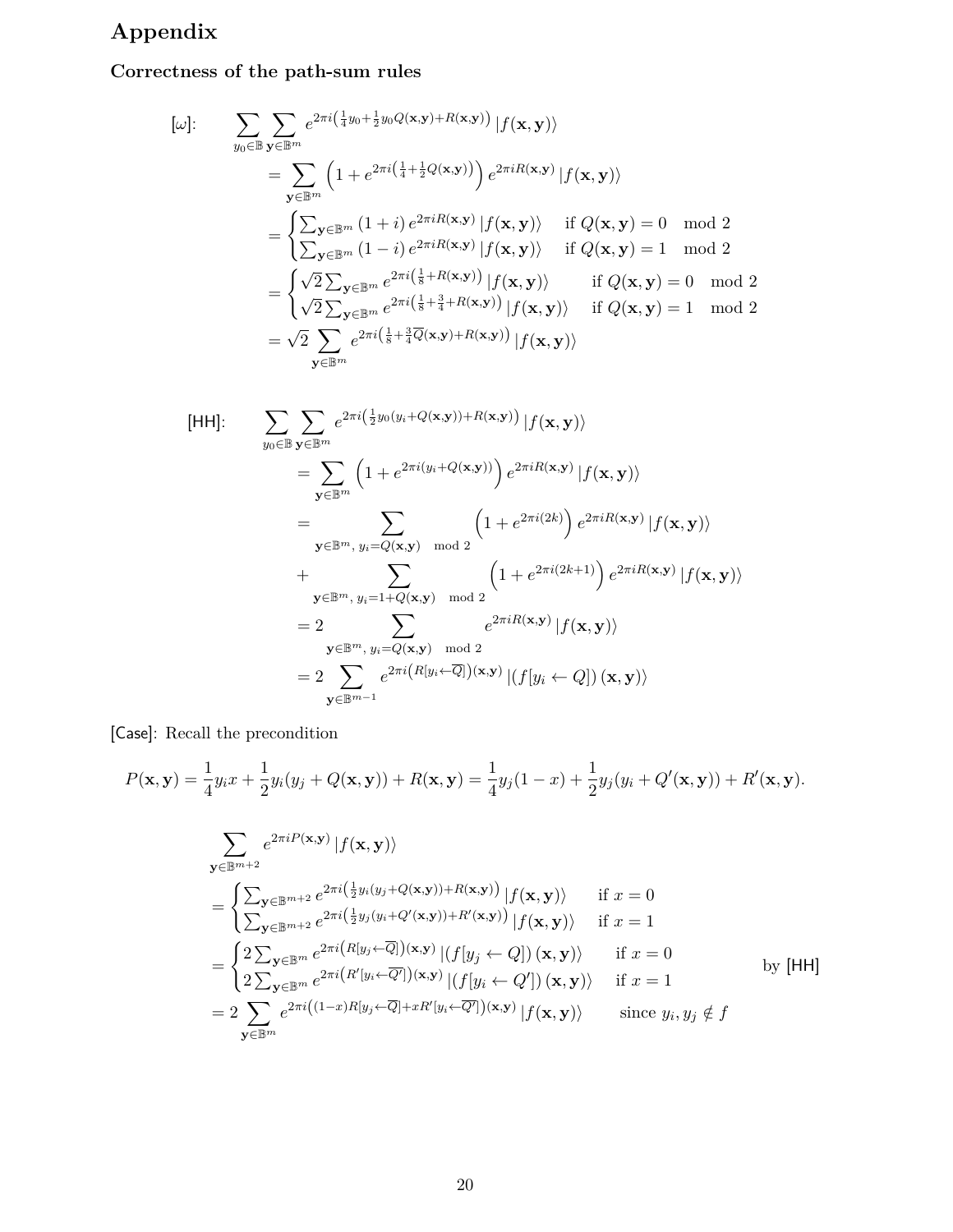# **Proof of Fourier hyper pivot**

1st step, push the the H box from the middle and unfold the  $\lambda$  H boxes.



2nd step, BA1 between the two dots in the middle.



3rd step, push the H box from the left.

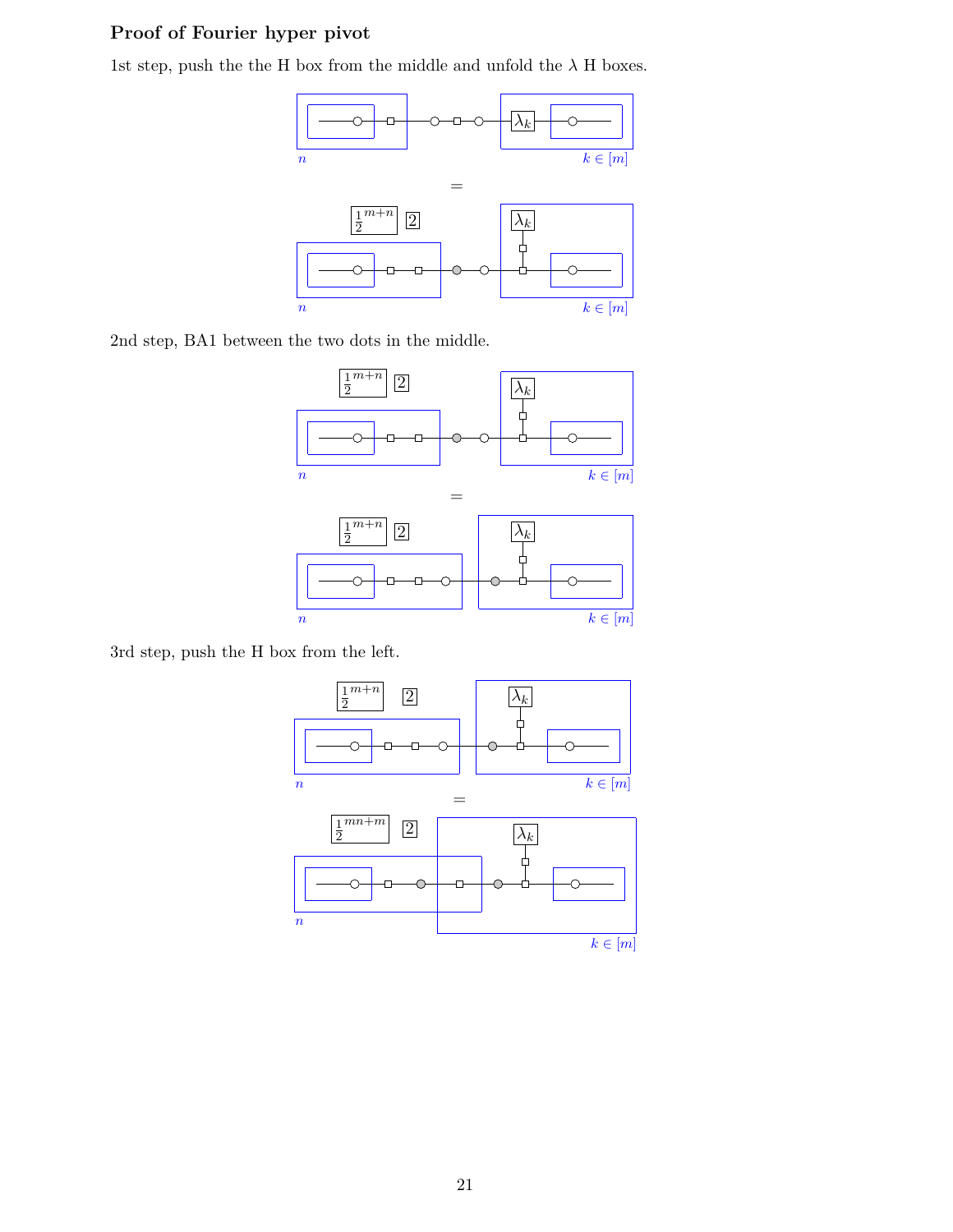4th step, BA2 on the left-hand side.



5th step, BA2 on the right-hand side.





6th step, push the H box from the right.

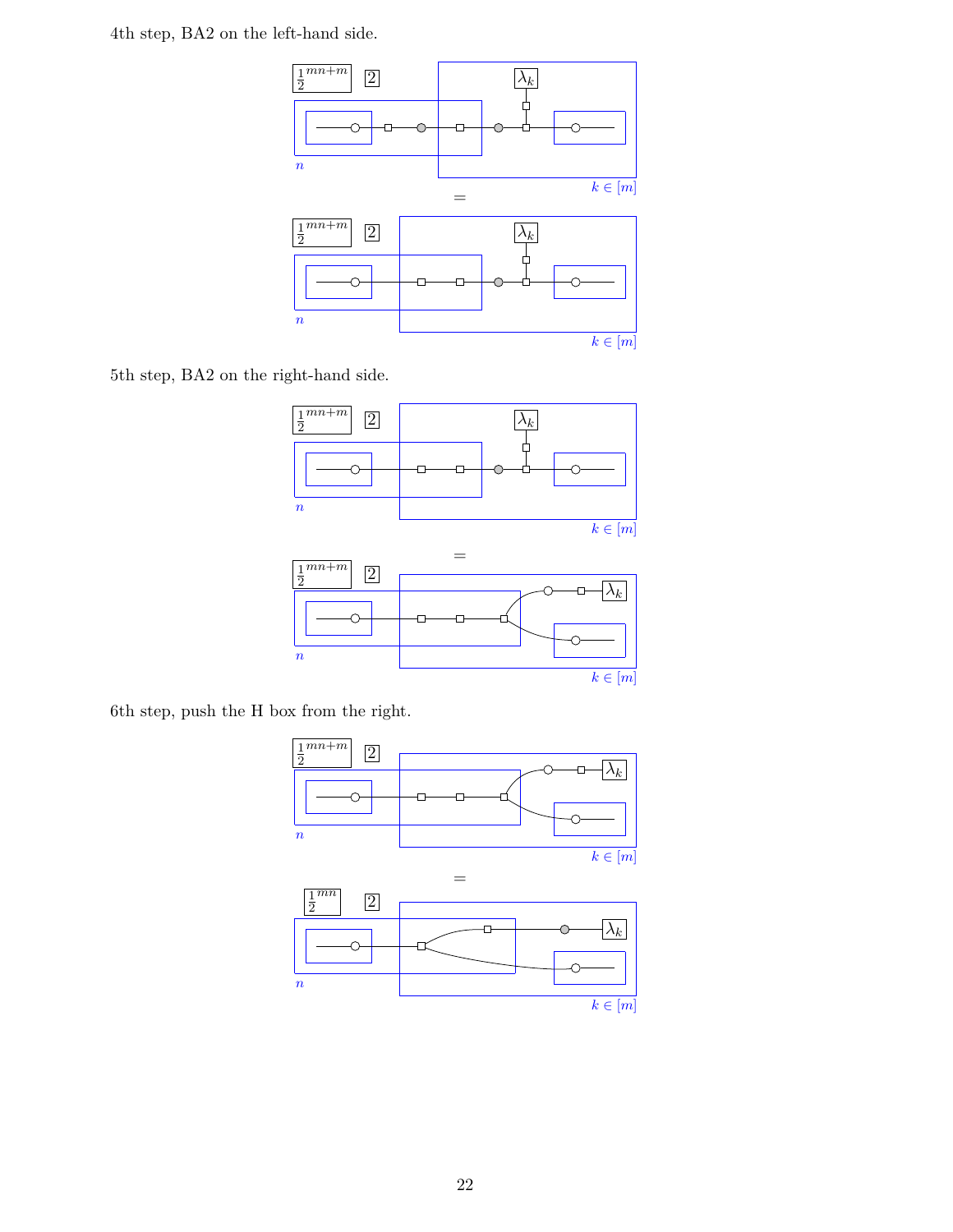7th step, Fourier transform.



8th step, push H box from the left.





9th step, BA2 on the left-hand side.



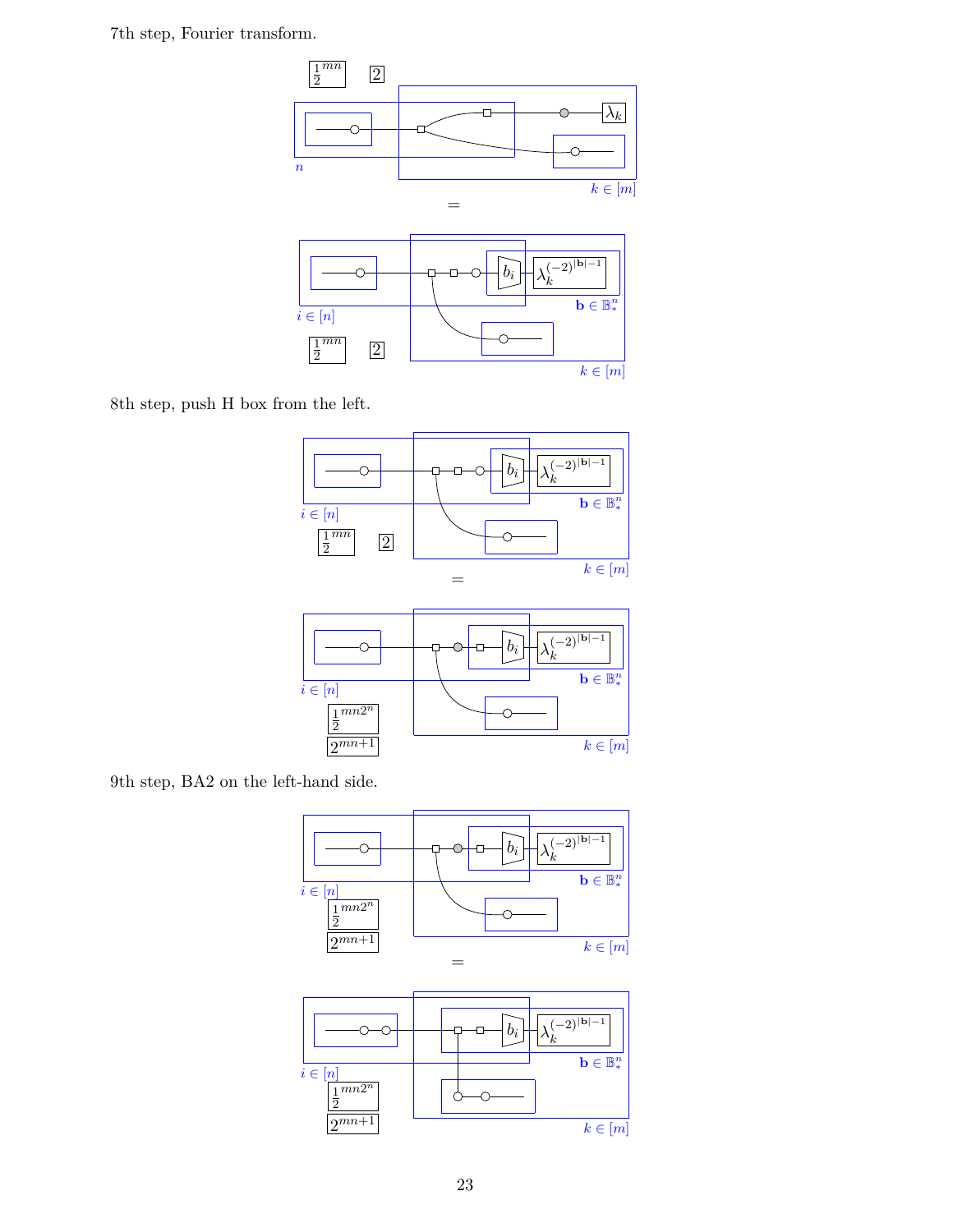Final step, proven in the following lemma.



**Lemma 9.1.** We are going to prove the following by induction on *n* and *m*:



*Proof.* We start with an induction on  $m$ , by at first expending the  $m + 1$  term of the !-box:



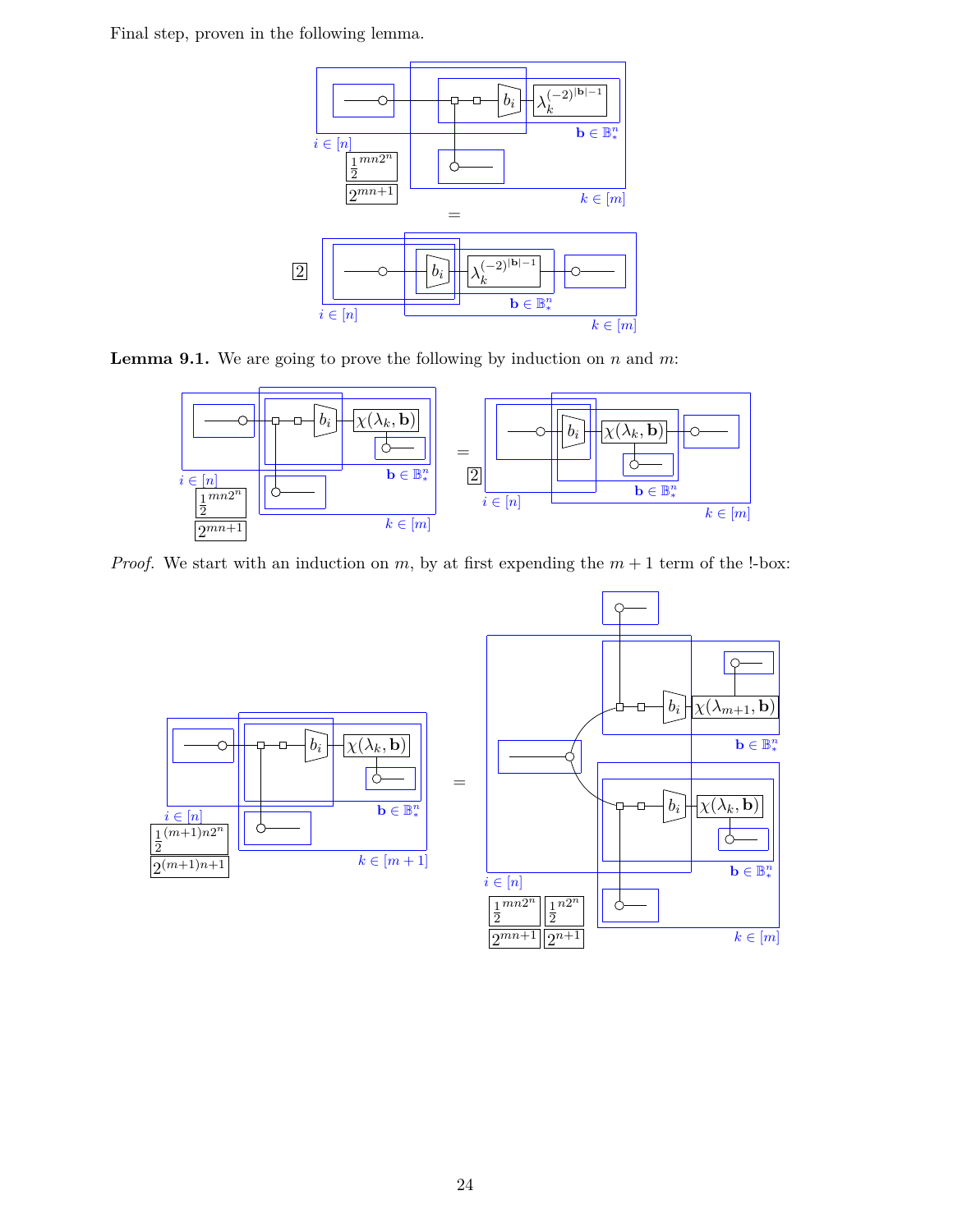Then by induction hypothesis:



Before stating the next step, we detail the reasons why it is true:



 $=$  2  $\overline{\chi}$ 

and also: